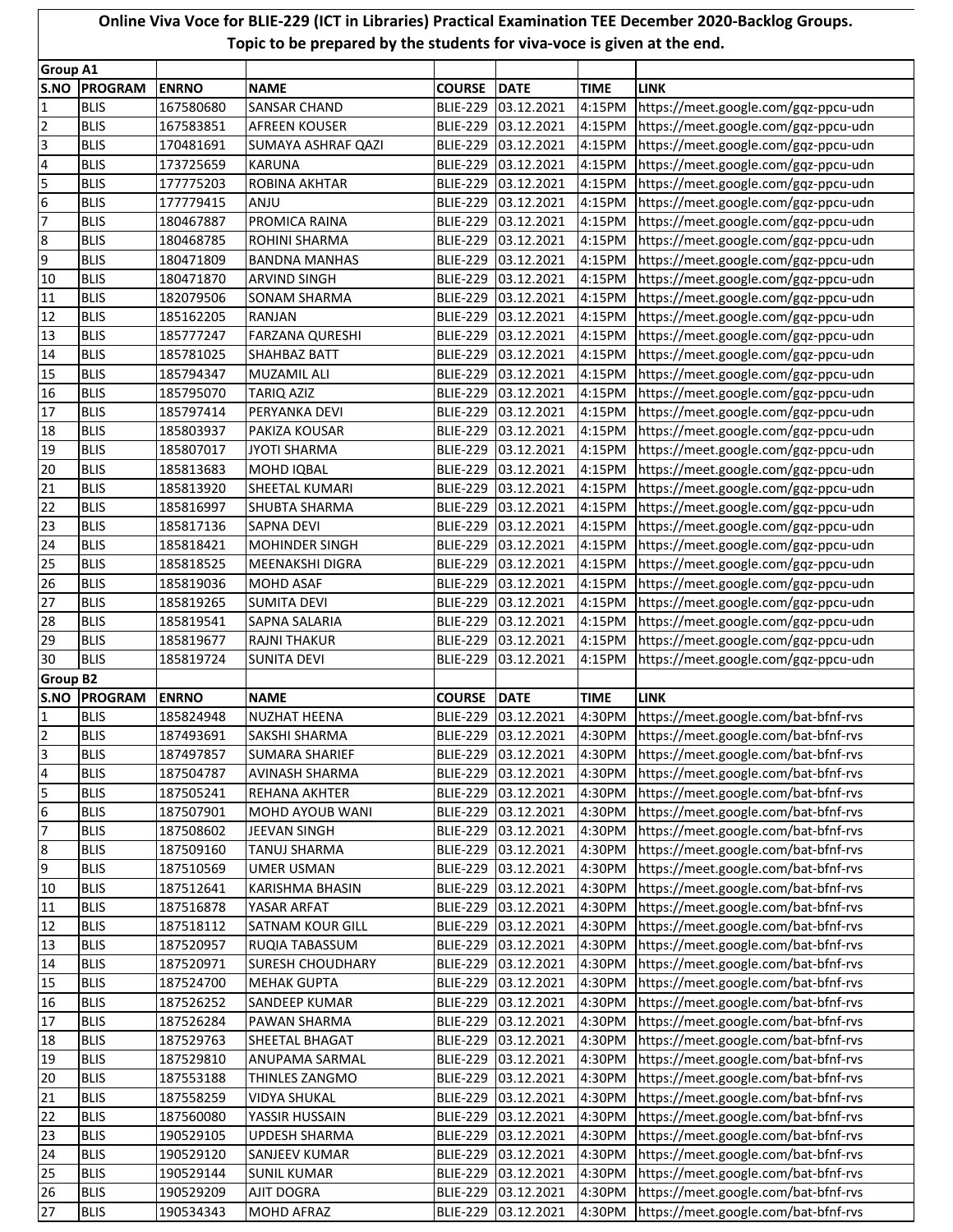| 28                      | <b>BLIS</b>    | 190534810    | SHAZIA BANOO            |                 | BLIE-229 03.12.2021 |             | 4:30PM https://meet.google.com/bat-bfnf-rvs |
|-------------------------|----------------|--------------|-------------------------|-----------------|---------------------|-------------|---------------------------------------------|
| 29                      | <b>BLIS</b>    | 190535653    | <b>TARIQ HUSSAIN</b>    |                 | BLIE-229 03.12.2021 | 4:30PM      | https://meet.google.com/bat-bfnf-rvs        |
| <b>Group D4</b>         |                |              |                         |                 |                     |             |                                             |
| S.NO                    | <b>PROGRAM</b> | <b>ENRNO</b> | <b>NAME</b>             | <b>COURSE</b>   | DATE                | <b>TIME</b> | <b>LINK</b>                                 |
| $\mathbf{1}$            | <b>BLIS</b>    | 190555125    | MOHD QUAIME             |                 | BLIE-229 04.12.2021 | 4:15PM      | https://meet.google.com/xqz-bjgu-yvf        |
| $\overline{2}$          | <b>BLIS</b>    | 190555132    | REHANA TABASSUM MALIK   |                 | BLIE-229 04.12.2021 | 4:15PM      | https://meet.google.com/xqz-bjgu-yvf        |
| $\overline{\mathsf{3}}$ | <b>BLIS</b>    | 190555140    | <b>FOZIA NASEEM</b>     |                 | BLIE-229 04.12.2021 | 4:15PM      | https://meet.google.com/xqz-bjgu-yvf        |
| 4                       | <b>BLIS</b>    | 190555157    | <b>SUDHIR KUMAR</b>     |                 | BLIE-229 04.12.2021 | 4:15PM      | https://meet.google.com/xqz-bjgu-yvf        |
| 5                       | <b>BLIS</b>    | 190555229    | <b>NITU DEVI</b>        |                 | BLIE-229 04.12.2021 | 4:15PM      | https://meet.google.com/xqz-bjgu-yvf        |
|                         | <b>BLIS</b>    | 190555250    | <b>SAWAN SINGH SHAN</b> |                 | BLIE-229 04.12.2021 | 4:15PM      | https://meet.google.com/xqz-bjgu-yvf        |
| $\frac{6}{7}$           | <b>BLIS</b>    | 190555268    | <b>GANESH DASS</b>      |                 | BLIE-229 04.12.2021 | 4:15PM      | https://meet.google.com/xqz-bjgu-yvf        |
|                         |                |              |                         |                 |                     |             | https://meet.google.com/xqz-bjgu-yvf        |
| 8                       | <b>BLIS</b>    | 190555275    | YASSAR ARFAT            |                 | BLIE-229 04.12.2021 | 4:15PM      |                                             |
| 9                       | <b>BLIS</b>    | 190555315    | <b>FARZANA KOUSER</b>   | <b>BLIE-229</b> | 04.12.2021          | 4:15PM      | https://meet.google.com/xqz-bjgu-yvf        |
| 10                      | <b>BLIS</b>    | 190555330    | <b>ALISHA JAIN</b>      | <b>BLIE-229</b> | 04.12.2021          | 4:15PM      | https://meet.google.com/xqz-bjgu-yvf        |
| 11                      | <b>BLIS</b>    | 190555347    | SHAHILA KOUSAR          |                 | BLIE-229 04.12.2021 | 4:15PM      | https://meet.google.com/xqz-bjgu-yvf        |
| 12                      | <b>BLIS</b>    | 190555354    | POOJA DEVI              |                 | BLIE-229 04.12.2021 | 4:15PM      | https://meet.google.com/xqz-bjgu-yvf        |
| 13                      | <b>BLIS</b>    | 190555361    | DANISH MASTANA          |                 | BLIE-229 04.12.2021 | 4:15PM      | https://meet.google.com/xqz-bjgu-yvf        |
| 14                      | <b>BLIS</b>    | 190555379    | SHIVANI SHARMA          | <b>BLIE-229</b> | 04.12.2021          | 4:15PM      | https://meet.google.com/xqz-bjgu-yvf        |
| 15                      | <b>BLIS</b>    | 190555386    | APARNA SHARMA           |                 | BLIE-229 04.12.2021 | 4:15PM      | https://meet.google.com/xqz-bjgu-yvf        |
| 16                      | <b>BLIS</b>    | 190555433    | <b>SHAH NAWAZ</b>       |                 | BLIE-229 04.12.2021 | 4:15PM      | https://meet.google.com/xqz-bjgu-yvf        |
| 17                      | <b>BLIS</b>    | 190555440    | <b>BINDU RANA</b>       |                 | BLIE-229 04.12.2021 | 4:15PM      | https://meet.google.com/xqz-bjgu-yvf        |
| 18                      | <b>BLIS</b>    | 190555458    | SHAKSHI BHAGAT          |                 | BLIE-229 04.12.2021 | 4:15PM      | https://meet.google.com/xqz-bjgu-yvf        |
| 19                      | <b>BLIS</b>    | 190555472    | <b>RUHI SHARMA</b>      |                 | BLIE-229 04.12.2021 | 4:15PM      | https://meet.google.com/xqz-bjgu-yvf        |
| 20                      | <b>BLIS</b>    | 190555512    | <b>BHARAT SINGH</b>     |                 | BLIE-229 04.12.2021 | 4:15PM      | https://meet.google.com/xqz-bjgu-yvf        |
| 21                      | <b>BLIS</b>    | 190555590    | <b>GULSHANA DEVI</b>    |                 | BLIE-229 04.12.2021 | 4:15PM      | https://meet.google.com/xqz-bjgu-yvf        |
| 24                      | <b>BLIS</b>    | 190560790    | <b>SHAILY VASISHTHA</b> |                 | BLIE-229 04.12.2021 | 4:15PM      | https://meet.google.com/xqz-bjgu-yvf        |
| 25                      | <b>BLIS</b>    | 190563050    | <b>AYAZ HUSSAIN</b>     |                 | BLIE-229 04.12.2021 | 4:15PM      | https://meet.google.com/xqz-bjgu-yvf        |
| 26                      | <b>BLIS</b>    | 190563090    | <b>BABU LAL</b>         |                 | BLIE-229 04.12.2021 | 4:15PM      | https://meet.google.com/xqz-bjgu-yvf        |
| 27                      | <b>BLIS</b>    | 190563115    | <b>SONIKA</b>           |                 | BLIE-229 04.12.2021 | 4:15PM      | https://meet.google.com/xqz-bjgu-yvf        |
| 28                      | <b>BLIS</b>    | 190563122    | <b>SUMAYA BANOO</b>     |                 | BLIE-229 04.12.2021 | 4:15PM      | https://meet.google.com/xqz-bjgu-yvf        |
| 29                      | <b>BLIS</b>    | 190563130    | <b>RIFFAT ARA</b>       |                 | BLIE-229 04.12.2021 | 4:15PM      | https://meet.google.com/xqz-bjgu-yvf        |
| 30                      | <b>BLIS</b>    | 190563154    | <b>ZEBINA AKHTER</b>    | <b>BLIE-229</b> | 04.12.2021          | 4:15PM      | https://meet.google.com/xqz-bjgu-yvf        |
| <b>Group F5</b>         |                |              |                         |                 |                     |             |                                             |
| S.NO                    | PROGRAM        | <b>ENRNO</b> | <b>NAME</b>             | <b>COURSE</b>   | DATE                | <b>TIME</b> | <b>LINK</b>                                 |
|                         | <b>BLIS</b>    | 190563494    | <b>RADHA RANI</b>       | <b>BLIE-229</b> | 04.12.2021          | 10AM        | https://meet.google.com/ban-puth-uvv        |
| 1                       | <b>BLIS</b>    | 190563620    |                         |                 | BLIE-229 04.12.2021 | 10AM        | https://meet.google.com/ban-puth-uvv        |
| 2<br>$\overline{3}$     |                |              | DEEPSHIKHA BADYAL       |                 |                     |             |                                             |
|                         | <b>BLIS</b>    | 190563645    | <b>SHASHI KUMAR</b>     |                 | BLIE-229 04.12.2021 | 10AM        | https://meet.google.com/ban-puth-uvv        |
| $\overline{4}$          | <b>BLIS</b>    | 190563652    | <b>MANJU SHARMA</b>     |                 | BLIE-229 04.12.2021 | 10AM        | https://meet.google.com/ban-puth-uvv        |
| 5                       | <b>BLIS</b>    | 190563677    | RASHID SALEEM           |                 | BLIE-229 04.12.2021 | 10AM        | https://meet.google.com/ban-puth-uvv        |
| $6\overline{6}$         | <b>BLIS</b>    | 190565932    | SHAID AZAM              |                 | BLIE-229 04.12.2021 | 10AM        | https://meet.google.com/ban-puth-uvv        |
| 7                       | <b>BLIS</b>    | 190565989    | NIDHI SAMBYAL           |                 | BLIE-229 04.12.2021 | 10AM        | https://meet.google.com/ban-puth-uvv        |
| 8                       | <b>BLIS</b>    | 190566902    | <b>LALITA DEVI</b>      |                 | BLIE-229 04.12.2021 | 10AM        | https://meet.google.com/ban-puth-uvv        |
| 9                       | <b>BLIS</b>    | 190571438    | NAVNEET SINGH           | <b>BLIE-229</b> | 04.12.2021          | 10AM        | https://meet.google.com/ban-puth-uvv        |
| 10                      | <b>BLIS</b>    | 190571452    | SAHEEM TABSUM           |                 | BLIE-229 04.12.2021 | 10AM        | https://meet.google.com/ban-puth-uvv        |
| 11                      | <b>BLIS</b>    | 190571477    | REKHA KUMARI            |                 | BLIE-229 04.12.2021 | 10AM        | https://meet.google.com/ban-puth-uvv        |
| 12                      | <b>BLIS</b>    | 190571595    | <b>LALTA KUMARI</b>     |                 | BLIE-229 04.12.2021 | 10AM        | https://meet.google.com/ban-puth-uvv        |
| 13                      | <b>BLIS</b>    | 190571642    | PREETI BHAGAT           |                 | BLIE-229 04.12.2021 | 10AM        | https://meet.google.com/ban-puth-uvv        |
| 14                      | <b>BLIS</b>    | 190571667    | <b>ANSHI SHARMA</b>     |                 | BLIE-229 04.12.2021 | 10AM        | https://meet.google.com/ban-puth-uvv        |
| 15                      | <b>BLIS</b>    | 190573123    | SHEETAL KUMARI          |                 | BLIE-229 04.12.2021 | 10AM        | https://meet.google.com/ban-puth-uvv        |
| 16                      | <b>BLIS</b>    | 190582448    | <b>SANJEET SINGH</b>    |                 | BLIE-229 04.12.2021 | 10AM        | https://meet.google.com/ban-puth-uvv        |
| 17                      | <b>BLIS</b>    | 190582487    | <b>ARTI CHOUDHARY</b>   |                 | BLIE-229 04.12.2021 | 10AM        | https://meet.google.com/ban-puth-uvv        |
| 18                      | <b>BLIS</b>    | 190582598    | <b>ANA KUMARI</b>       |                 | BLIE-229 04.12.2021 | 10AM        | https://meet.google.com/ban-puth-uvv        |
| 19                      | <b>BLIS</b>    | 190582731    | SHAMILI SHARMA          |                 | BLIE-229 04.12.2021 | 10AM        | https://meet.google.com/ban-puth-uvv        |
| 20                      | <b>BLIS</b>    | 190582803    | <b>VIPAN CHOUDHARY</b>  |                 | BLIE-229 04.12.2021 | 10AM        | https://meet.google.com/ban-puth-uvv        |
| 21                      | <b>BLIS</b>    | 190582899    | RAJAT SALATHIA          |                 | BLIE-229 04.12.2021 | 10AM        | https://meet.google.com/ban-puth-uvv        |
| 22                      | <b>BLIS</b>    | 190583242    | PINKI SHARMA            |                 | BLIE-229 04.12.2021 | 10AM        | https://meet.google.com/ban-puth-uvv        |
| 23                      | <b>BLIS</b>    | 190583346    | <b>ARTI DEVI</b>        | <b>BLIE-229</b> | 04.12.2021          | 10AM        | https://meet.google.com/ban-puth-uvv        |
| 24                      | <b>BLIS</b>    | 190583529    | <b>NITTU KUMARI</b>     |                 | BLIE-229 04.12.2021 | 10AM        | https://meet.google.com/ban-puth-uvv        |
| 25                      | <b>BLIS</b>    | 190583536    | <b>SAJAD HUSSAIN</b>    | <b>BLIE-229</b> | 04.12.2021          | 10AM        | https://meet.google.com/ban-puth-uvv        |
|                         |                |              |                         |                 |                     |             |                                             |
| 26                      | <b>BLIS</b>    | 190583909    | SHARIKA FERDOSE         | <b>BLIE-229</b> | 04.12.2021          | 10AM        | https://meet.google.com/ban-puth-uvv        |
| 27                      | <b>BLIS</b>    | 190583923    | <b>MOHD YOUNIS</b>      | <b>BLIE-229</b> | 04.12.2021          | 10AM        | https://meet.google.com/ban-puth-uvv        |
| 28                      | <b>BLIS</b>    | 190584172    | ADIL HUSSAIN WANI       | <b>BLIE-229</b> | 04.12.2021          | 10AM        | https://meet.google.com/ban-puth-uvv        |
| 29                      | <b>BLIS</b>    | 190584728    | ATRA ANJUM              | <b>BLIE-229</b> | 04.12.2021          | 10AM        | https://meet.google.com/ban-puth-uvv        |
| 30 <sub>o</sub>         | <b>BLIS</b>    | 190584767    | <b>SUBASH SINGH</b>     | <b>BLIE-229</b> | 04.12.2021          | 10AM        | https://meet.google.com/ban-puth-uvv        |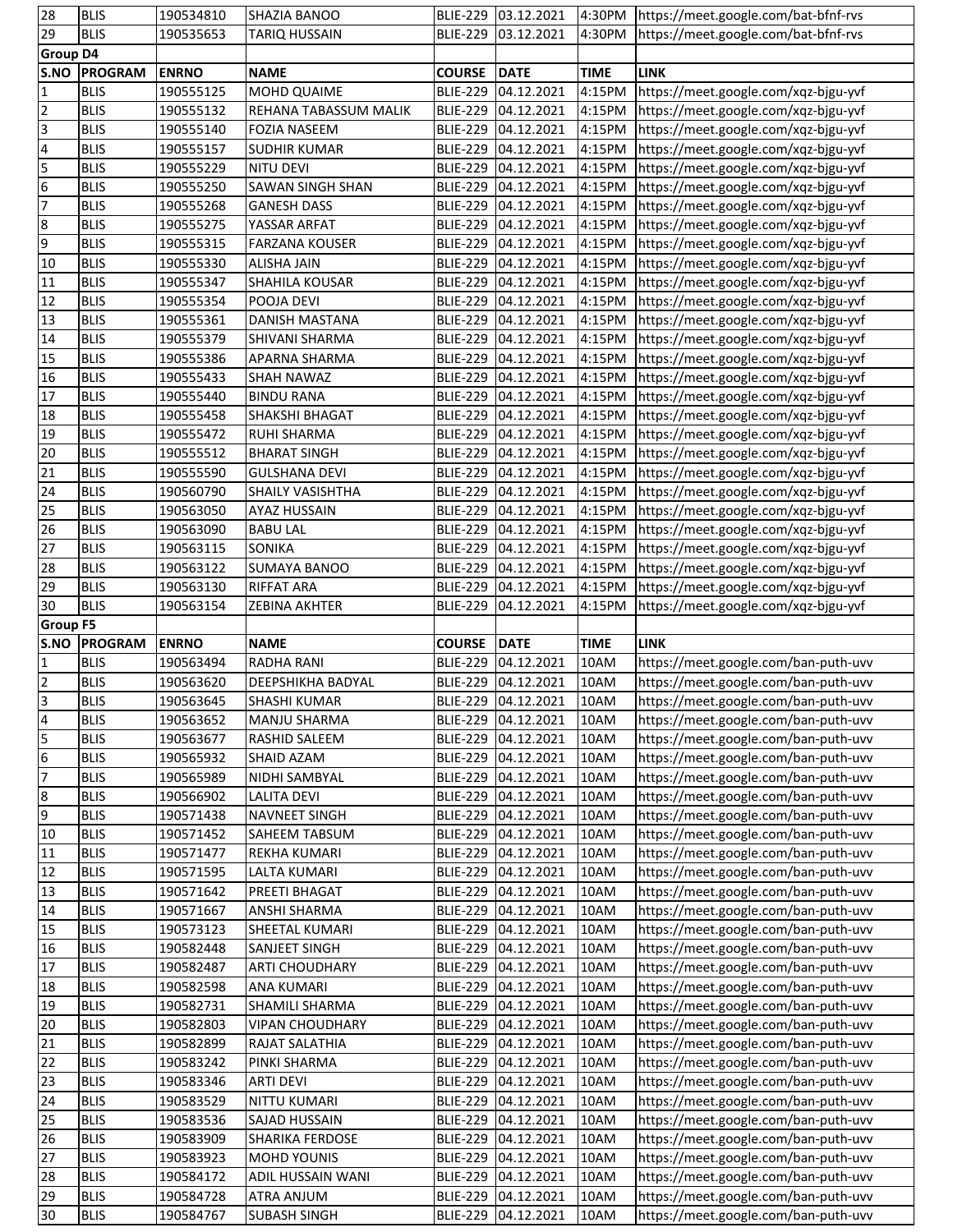|                          | <b>Group H7</b> |              |                       |                 |                     |             |                                      |
|--------------------------|-----------------|--------------|-----------------------|-----------------|---------------------|-------------|--------------------------------------|
| S.NO                     | <b>PROGRAM</b>  | <b>ENRNO</b> | <b>NAME</b>           | <b>COURSE</b>   | DATE                | <b>TIME</b> | <b>LINK</b>                          |
| $\mathbf{1}$             | <b>BLIS</b>     | 190599427    | <b>IMTIAZ AHMED</b>   | <b>BLIE-229</b> | 06.12.2021          | 4PM         | https://meet.google.com/wir-qhmb-haf |
| $\overline{2}$           | <b>BLIS</b>     | 190599441    | <b>JASVIR KOUR</b>    | <b>BLIE-229</b> | 06.12.2021          | 4PM         | https://meet.google.com/wir-qhmb-haf |
| $\overline{\mathsf{3}}$  | <b>BLIS</b>     | 190599480    | <b>ANJU THAPA</b>     | <b>BLIE-229</b> | 06.12.2021          | 4PM         | https://meet.google.com/wir-qhmb-haf |
| $\overline{\mathcal{A}}$ | <b>BLIS</b>     | 190599498    | <b>SHIVANI THAPA</b>  | <b>BLIE-229</b> | 06.12.2021          | 4PM         | https://meet.google.com/wir-qhmb-haf |
|                          | <b>BLIS</b>     | 190599584    | ROMIKA SHARMA         | <b>BLIE-229</b> | 06.12.2021          | 4PM         |                                      |
| 5                        |                 |              |                       |                 |                     |             | https://meet.google.com/wir-qhmb-haf |
| 6                        | <b>BLIS</b>     | 190599670    | <b>MOHD BELAL</b>     | <b>BLIE-229</b> | 06.12.2021          | 4PM         | https://meet.google.com/wir-qhmb-haf |
| 7                        | <b>BLIS</b>     | 190599728    | <b>JEEVA BHARTI</b>   | <b>BLIE-229</b> | 06.12.2021          | 4PM         | https://meet.google.com/wir-qhmb-haf |
| $\overline{8}$           | <b>BLIS</b>     | 190599860    | <b>RAKSHA DEVI</b>    | <b>BLIE-229</b> | 06.12.2021          | 4PM         | https://meet.google.com/wir-qhmb-haf |
| 9                        | <b>BLIS</b>     | 190599892    | <b>MAHNAZA AKHTER</b> | <b>BLIE-229</b> | 06.12.2021          | 4PM         | https://meet.google.com/wir-qhmb-haf |
| 10                       | <b>BLIS</b>     | 190601602    | <b>MOHD ARIF</b>      | <b>BLIE-229</b> | 06.12.2021          | 4PM         | https://meet.google.com/wir-qhmb-haf |
| 11                       | <b>BLIS</b>     | 190605093    | <b>VARSHA RANI</b>    | <b>BLIE-229</b> | 06.12.2021          | 4PM         | https://meet.google.com/wir-qhmb-haf |
| 12                       | <b>BLIS</b>     | 190605600    | <b>SHABIR HUSSAIN</b> | <b>BLIE-229</b> | 06.12.2021          | 4PM         | https://meet.google.com/wir-qhmb-haf |
| 13                       | <b>BLIS</b>     | 190606174    | SHAZIA AKHTER         | <b>BLIE-229</b> | 06.12.2021          | 4PM         | https://meet.google.com/wir-qhmb-haf |
| 14                       | <b>BLIS</b>     | 190606332    | AAMIR RAMZAN          | <b>BLIE-229</b> | 06.12.2021          | 4PM         | https://meet.google.com/wir-qhmb-haf |
|                          |                 |              |                       |                 |                     |             |                                      |
| 15                       | <b>BLIS</b>     | 190606658    | <b>TAHIRA NAZIR</b>   | <b>BLIE-229</b> | 06.12.2021          | 4PM         | https://meet.google.com/wir-qhmb-haf |
| 16                       | <b>BLIS</b>     | 190606934    | <b>MANMOHAN SINGH</b> | <b>BLIE-229</b> | 06.12.2021          | 4PM         | https://meet.google.com/wir-qhmb-haf |
| 17                       | <b>BLIS</b>     | 190607112    | <b>SHAMBU DEVI</b>    | <b>BLIE-229</b> | 06.12.2021          | 4PM         | https://meet.google.com/wir-qhmb-haf |
| 18                       | <b>BLIS</b>     | 190607302    | NIGHAT YASMEEN        | <b>BLIE-229</b> | 06.12.2021          | 4PM         | https://meet.google.com/wir-qhmb-haf |
| 19                       | <b>BLIS</b>     | 190607746    | <b>AVINASH</b>        | <b>BLIE-229</b> | 06.12.2021          | 4PM         | https://meet.google.com/wir-qhmb-haf |
| 20                       | <b>BLIS</b>     | 190607800    | <b>VRISHTI KHANNA</b> | <b>BLIE-229</b> | 06.12.2021          | 4PM         | https://meet.google.com/wir-qhmb-haf |
| 21                       | <b>BLIS</b>     | 190608028    | <b>SWARNA DEVI</b>    | <b>BLIE-229</b> | 06.12.2021          | 4PM         | https://meet.google.com/wir-qhmb-haf |
| $\overline{22}$          | <b>BLIS</b>     | 190608827    | <b>MOHD SAJID</b>     | <b>BLIE-229</b> | 06.12.2021          | 4PM         | https://meet.google.com/wir-qhmb-haf |
| 23                       | <b>BLIS</b>     | 190609020    | <b>SONIKA KUMARI</b>  | <b>BLIE-229</b> | 06.12.2021          | 4PM         | https://meet.google.com/wir-qhmb-haf |
|                          |                 |              |                       |                 |                     |             |                                      |
| 24                       | <b>BLIS</b>     | 192054620    | <b>CHANCHAL SINGH</b> | <b>BLIE-229</b> | 06.12.2021          | 4PM         | https://meet.google.com/wir-qhmb-haf |
| 25                       | <b>BLIS</b>     | 194053741    | RAJINDER SINGH        | <b>BLIE-229</b> | 06.12.2021          | 4PM         | https://meet.google.com/wir-qhmb-haf |
| 26                       | <b>BLIS</b>     | 194056819    | MEENAKSHI LAKHOTRA    | <b>BLIE-229</b> | 06.12.2021          | 4PM         | https://meet.google.com/wir-qhmb-haf |
| 27                       | <b>BLIS</b>     | 195145220    | <b>ANJALI GUPTA</b>   | <b>BLIE-229</b> | 06.12.2021          | 4PM         | https://meet.google.com/wir-qhmb-haf |
| 28                       | <b>BLIS</b>     | 195145237    | <b>AJAY KUMAR</b>     | <b>BLIE-229</b> | 06.12.2021          | 4PM         | https://meet.google.com/wir-qhmb-haf |
| <b>Group J8</b>          |                 |              |                       |                 |                     |             |                                      |
| S.NO                     | <b>PROGRAM</b>  | <b>ENRNO</b> | <b>NAME</b>           | <b>COURSE</b>   | <b>DATE</b>         | <b>TIME</b> | <b>LINK</b>                          |
| $\mathbf{1}$             | <b>BLIS</b>     | 195145244    | <b>ASHPATI</b>        | <b>BLIE-229</b> | 06.12.2021          | 4:30PM      | https://meet.google.com/dck-rxdz-zbu |
| $\overline{2}$           | <b>BLIS</b>     | 195145402    | SAKSHI SHARMA         | <b>BLIE-229</b> | 06.12.2021          | 4:30PM      | https://meet.google.com/dck-rxdz-zbu |
| $\overline{3}$           | <b>BLIS</b>     | 195145750    | SHERMILLA DEVI        | <b>BLIE-229</b> | 06.12.2021          | 4:30PM      | https://meet.google.com/dck-rxdz-zbu |
|                          |                 |              |                       |                 |                     |             |                                      |
|                          |                 |              |                       |                 |                     |             |                                      |
| $\overline{\mathbf{4}}$  | <b>BLIS</b>     | 195146292    | <b>SEEMA DEVI</b>     | <b>BLIE-229</b> | 06.12.2021          | 4:30PM      | https://meet.google.com/dck-rxdz-zbu |
| 5                        | <b>BLIS</b>     | 195146959    | <b>NEHA LANGEH</b>    | <b>BLIE-229</b> | 06.12.2021          | 4:30PM      | https://meet.google.com/dck-rxdz-zbu |
|                          | <b>BLIS</b>     | 195147033    | POOJA DEVI            |                 | BLIE-229 06.12.2021 | 4:30PM      | https://meet.google.com/dck-rxdz-zbu |
| $\frac{6}{7}$            | <b>BLIS</b>     | 195147112    | <b>ASHA RANI</b>      |                 | BLIE-229 06.12.2021 | 4:30PM      | https://meet.google.com/dck-rxdz-zbu |
| $\overline{8}$           | <b>BLIS</b>     | 195147871    | <b>AMRITA SINGH</b>   |                 | BLIE-229 06.12.2021 | 4:30PM      | https://meet.google.com/dck-rxdz-zbu |
| 9                        | <b>BLIS</b>     | 195148382    | NAZAKAT HUSSAIN SHAH  |                 | BLIE-229 06.12.2021 | 4:30PM      | https://meet.google.com/dck-rxdz-zbu |
|                          |                 |              | RINKU DEVI            |                 |                     |             |                                      |
| 10                       | <b>BLIS</b>     | 195148866    |                       | <b>BLIE-229</b> | 06.12.2021          | 4:30PM      | https://meet.google.com/dck-rxdz-zbu |
| 11                       | <b>BLIS</b>     | 195149109    | <b>RAJAT VAID</b>     | <b>BLIE-229</b> | 06.12.2021          | 4:30PM      | https://meet.google.com/dck-rxdz-zbu |
| 12                       | <b>BLIS</b>     | 195150593    | SHALLU DUTTA          |                 | BLIE-229 06.12.2021 | 4:30PM      | https://meet.google.com/dck-rxdz-zbu |
| 13                       | <b>BLIS</b>     | 195151026    | ARSHA BEGUM           |                 | BLIE-229 06.12.2021 | 4:30PM      | https://meet.google.com/dck-rxdz-zbu |
| 14                       | <b>BLIS</b>     | 195151080    | SAHIL KAPTA           | <b>BLIE-229</b> | 06.12.2021          | 4:30PM      | https://meet.google.com/dck-rxdz-zbu |
| 15                       | <b>BLIS</b>     | 195152271    | WAHEEDA BANOO         | <b>BLIE-229</b> | 06.12.2021          | 4:30PM      | https://meet.google.com/dck-rxdz-zbu |
| 16                       | <b>BLIS</b>     | 195152422    | SAJJAD AHMED          | <b>BLIE-229</b> | 06.12.2021          | 4:30PM      | https://meet.google.com/dck-rxdz-zbu |
| 17                       | <b>BLIS</b>     | 195152519    | <b>SHOVIT SHARMA</b>  |                 | BLIE-229 06.12.2021 | 4:30PM      | https://meet.google.com/dck-rxdz-zbu |
| 18                       | <b>BLIS</b>     | 195152580    | RASHIDA IFFAT         |                 | BLIE-229 06.12.2021 | 4:30PM      | https://meet.google.com/dck-rxdz-zbu |
| 19                       | <b>BLIS</b>     | 195152597    | <b>BETTEYA RANI</b>   |                 | BLIE-229 06.12.2021 | 4:30PM      | https://meet.google.com/dck-rxdz-zbu |
|                          | <b>BLIS</b>     | 195152920    | <b>ANU RADHA</b>      |                 | BLIE-229 06.12.2021 | 4:30PM      | https://meet.google.com/dck-rxdz-zbu |
| 20                       |                 |              |                       |                 |                     |             |                                      |
| 21                       | <b>BLIS</b>     | 195153194    | RUBEENA KOUSAR        |                 | BLIE-229 06.12.2021 | 4:30PM      | https://meet.google.com/dck-rxdz-zbu |
| 22                       | <b>BLIS</b>     | 195153280    | <b>IRFAN ASHRAF</b>   |                 | BLIE-229 06.12.2021 | 4:30PM      | https://meet.google.com/dck-rxdz-zbu |
| 23                       | <b>BLIS</b>     | 195153345    | <b>ALKA UTTAM</b>     |                 | BLIE-229 06.12.2021 | 4:30PM      | https://meet.google.com/dck-rxdz-zbu |
| 24                       | <b>BLIS</b>     | 195153400    | SAREETA SHARMA        |                 | BLIE-229 06.12.2021 | 4:30PM      | https://meet.google.com/dck-rxdz-zbu |
| 25                       | <b>BLIS</b>     | 195153915    | <b>NEHA RAJPUT</b>    | <b>BLIE-229</b> | 06.12.2021          | 4:30PM      | https://meet.google.com/dck-rxdz-zbu |
| 26                       | <b>BLIS</b>     | 195154039    | JAFFER AHMED          | <b>BLIE-229</b> | 06.12.2021          | 4:30PM      | https://meet.google.com/dck-rxdz-zbu |
| 27                       | <b>BLIS</b>     | 195155428    | <b>ABDUL RAHMAN</b>   | <b>BLIE-229</b> | 06.12.2021          | 4:30PM      | https://meet.google.com/dck-rxdz-zbu |
| 28                       | <b>BLIS</b>     | 195155442    | <b>KEWAL SINGH</b>    | <b>BLIE-229</b> | 06.12.2021          | 4:30PM      | https://meet.google.com/dck-rxdz-zbu |
| 29                       | <b>BLIS</b>     | 195156587    | JAMAL DIN MUGHAL      | <b>BLIE-229</b> | 06.12.2021          | 4:30PM      | https://meet.google.com/dck-rxdz-zbu |
| $\overline{30}$          | <b>BLIS</b>     | 195158559    | <b>JAGDISH KUMAR</b>  | <b>BLIE-229</b> | 06.12.2021          | 4:30PM      | https://meet.google.com/dck-rxdz-zbu |
|                          |                 |              |                       |                 |                     |             |                                      |
| <b>Group L10</b>         | S.NO PROGRAM    | <b>ENRNO</b> | <b>NAME</b>           | <b>COURSE</b>   | <b>DATE</b>         | <b>TIME</b> | <b>LINK</b>                          |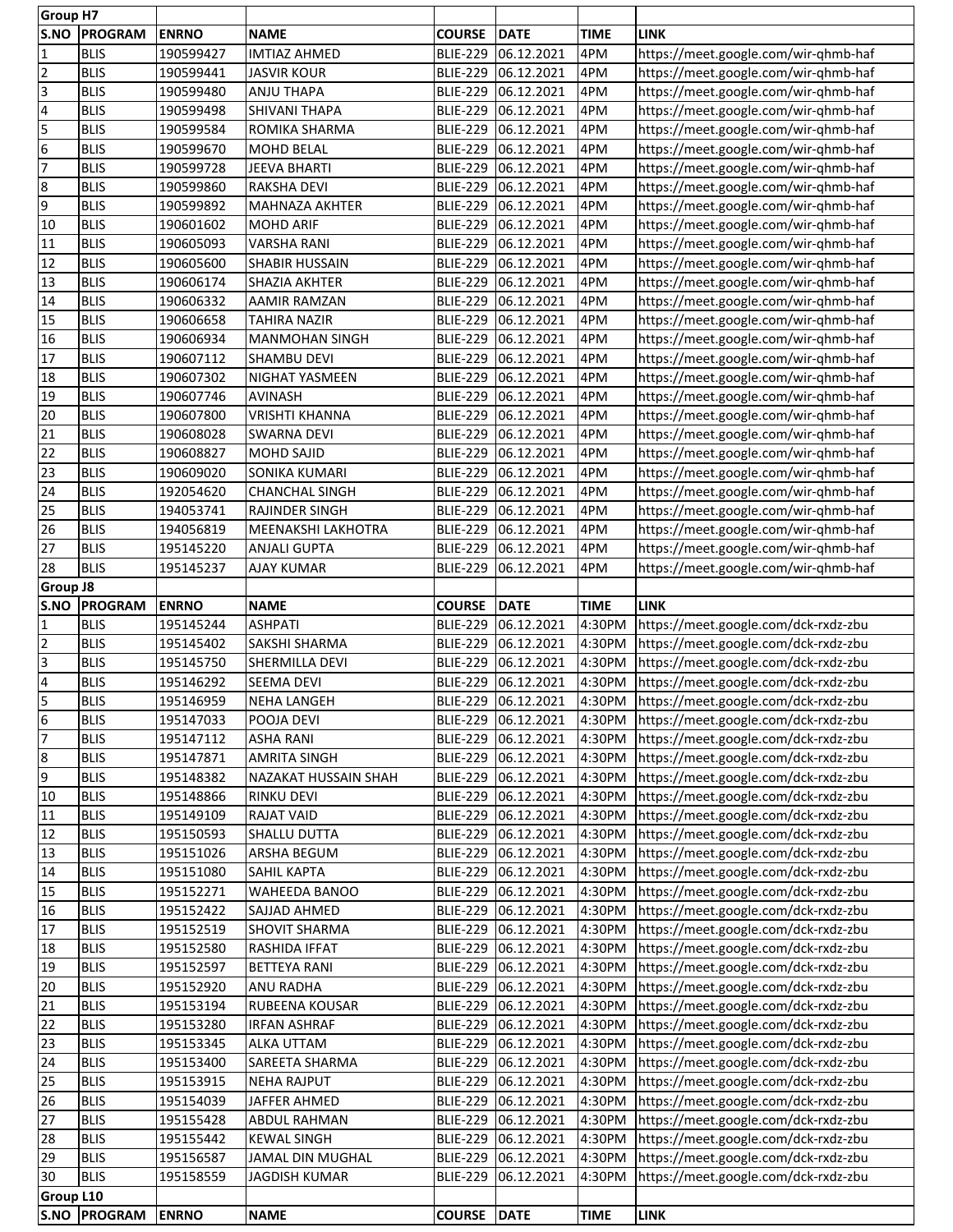| 1                                                        | <b>BLIS</b>                | 180485545              | <b>MINAKSHI ABROL</b>       |                                    | BLIE-229 07.12.2021      | 4PM              | https://meet.google.com/rin-wrjv-kfu                                         |
|----------------------------------------------------------|----------------------------|------------------------|-----------------------------|------------------------------------|--------------------------|------------------|------------------------------------------------------------------------------|
| $\overline{2}$                                           | <b>BLIS</b>                | 190599918              | <b>RAJESH SHAN</b>          | <b>BLIE-229</b>                    | 07.12.2021               | 4PM              | https://meet.google.com/rin-wrjv-kfu                                         |
| $\overline{3}$                                           | <b>BLIS</b>                | 187509367              | <b>NEELAM KUMARI</b>        | <b>BLIE-229</b>                    | 07.12.2021               | 4PM              | https://meet.google.com/rin-wrjv-kfu                                         |
| $\overline{\mathbf{r}}$                                  | <b>BLIS</b>                | 187521024              | ASHTIAQ AHMED               | <b>BLIE-229</b>                    | 07.12.2021               | 4PM              | https://meet.google.com/rin-wrjv-kfu                                         |
| 5                                                        | <b>BLIS</b>                | 180467712              | ANJANA MANHAS               | <b>BLIE-229</b>                    | 07.12.2021               | 4PM              | https://meet.google.com/rin-wrjv-kfu                                         |
| $6\overline{6}$                                          | <b>BLIS</b>                | 185797937              | SANGEETA KUMARI             | <b>BLIE-229</b>                    | 07.12.2021               | 4PM              | https://meet.google.com/rin-wrjv-kfu                                         |
| 7                                                        | <b>BLIS</b>                |                        |                             |                                    |                          |                  |                                                                              |
|                                                          |                            | 187516560              | <b>GAZALA MIR</b>           | <b>BLIE-229</b>                    | 07.12.2021               | 4PM              | https://meet.google.com/rin-wrjv-kfu                                         |
| 8                                                        | <b>BLIS</b>                | 190542587              | <b>AJAY KUMAR</b>           | <b>BLIE-229</b>                    | 07.12.2021               | 4PM              | https://meet.google.com/rin-wrjv-kfu                                         |
| $\overline{9}$                                           | <b>BLIS</b>                | 190587264              | MASOOD AHMED                | <b>BLIE-229</b>                    | 07.12.2021               | 4PM              | https://meet.google.com/rin-wrjv-kfu                                         |
| 10                                                       | <b>BLIS</b>                | 187525734              | <b>MANU</b>                 | <b>BLIE-229</b>                    | 07.12.2021               | 4PM              | https://meet.google.com/rin-wrjv-kfu                                         |
| $\overline{11}$                                          | <b>BLIS</b>                | 190554986              | <b>RAHUL SINGH</b>          | <b>BLIE-229</b>                    | 07.12.2021               | 4PM              | https://meet.google.com/rin-wrjv-kfu                                         |
| 12                                                       | <b>BLIS</b>                | 190599466              | <b>PUSHINDER SINGH</b>      | <b>BLIE-229</b>                    | 07.12.2021               | 4PM              | https://meet.google.com/rin-wrjv-kfu                                         |
| 13                                                       | <b>BLIS</b>                | 190587081              | MOHAMMED ASIF               | <b>BLIE-229</b>                    | 07.12.2021               | 4PM              | https://meet.google.com/rin-wrjv-kfu                                         |
| $\overline{14}$                                          | <b>BLIS</b>                | 188976918              | SHAMIM AHMED                | <b>BLIE-229</b>                    | 07.12.2021               | 4PM              | https://meet.google.com/rin-wrjv-kfu                                         |
| 15                                                       | <b>BLIS</b>                | 190563108              | POONAM DEVI                 | <b>BLIE-229</b>                    | 07.12.2021               | 4PM              | https://meet.google.com/rin-wrjv-kfu                                         |
| 16                                                       | <b>BLIS</b>                | 190554740              |                             |                                    | 07.12.2021               | 4PM              | https://meet.google.com/rin-wrjv-kfu                                         |
|                                                          |                            |                        | ANJANA SHARMA               | <b>BLIE-229</b>                    |                          |                  |                                                                              |
| $\sqrt{17}$                                              | <b>BLIS</b>                | 190592725              | VISHAV                      | <b>BLIE-229</b>                    | 07.12.2021               | 4PM              | https://meet.google.com/rin-wrjv-kfu                                         |
| 18                                                       | <b>BLIS</b>                | 187513460              | AJAZ AHMED                  | <b>BLIE-229</b>                    | 07.12.2021               | 4PM              | https://meet.google.com/rin-wrjv-kfu                                         |
| 19                                                       | <b>BLIS</b>                | 190587074              | YAQOOB IQBAL                | <b>BLIE-229</b>                    | 07.12.2021               | 4PM              | https://meet.google.com/rin-wrjv-kfu                                         |
| 20                                                       | <b>BLIS</b>                | 190607818              | <b>SEEMA THAKUR</b>         | <b>BLIE-229</b>                    | 07.12.2021               | 4PM              | https://meet.google.com/rin-wrjv-kfu                                         |
| 21                                                       | <b>BLIS</b>                | 190587240              | <b>VISHALI NARYAL</b>       | <b>BLIE-229</b>                    | 07.12.2021               | 4PM              | https://meet.google.com/rin-wrjv-kfu                                         |
| $\overline{22}$                                          | <b>BLIS</b>                | 2002200038             | NAZIA BANOO                 | <b>BLIE-229</b>                    | 07.12.2021               | 4PM              | https://meet.google.com/rin-wrjv-kfu                                         |
| 23                                                       | <b>BLIS</b>                | 187505535              | SABRA CHOWDHARY             | <b>BLIE-229</b>                    | 07.12.2021               | 4PM              | https://meet.google.com/rin-wrjv-kfu                                         |
| 24                                                       | <b>BLIS</b>                | 190546355              | <b>SUSHAM SHARMA</b>        | <b>BLIE-229</b>                    | 07.12.2021               | 4PM              | https://meet.google.com/rin-wrjv-kfu                                         |
| 25                                                       |                            |                        |                             |                                    |                          | 4PM              |                                                                              |
|                                                          | <b>BLIS</b>                | 187516552              | <b>MOHD ZAHIR</b>           | <b>BLIE-229</b>                    | 07.12.2021               |                  | https://meet.google.com/rin-wrjv-kfu                                         |
| 26                                                       | <b>BLIS</b>                | 187529828              | NITIKA JAMWAL               | <b>BLIE-229</b>                    | 07.12.2021               | 4PM              | https://meet.google.com/rin-wrjv-kfu                                         |
| 27                                                       | <b>BLIS</b>                | 187526277              | <b>MOHAN LAL</b>            | <b>BLIE-229</b>                    | 07.12.2021               | 4PM              | https://meet.google.com/rin-wrjv-kfu                                         |
| 28                                                       | <b>BLIS</b>                | 187498430              | <b>MOHAN SINGH</b>          | <b>BLIE-229</b>                    | 07.12.2021               | 4PM              | https://meet.google.com/rin-wrjv-kfu                                         |
| 29                                                       | <b>BLIS</b>                | 182086572              | ROVINA AKHTAR               | <b>BLIE-229</b>                    | 07.12.2021               | 4PM              | https://meet.google.com/rin-wrjv-kfu                                         |
| 30                                                       | <b>BLIS</b>                | 190582527              | MUNISH GUPTA                | <b>BLIE-229</b>                    | 07.12.2021               | 4PM              | https://meet.google.com/rin-wrjv-kfu                                         |
| <b>Group M11</b>                                         |                            |                        |                             |                                    |                          |                  |                                                                              |
| S.NO                                                     | <b>PROGRAM</b>             | <b>ENRNO</b>           | <b>NAME</b>                 | <b>COURSE</b>                      | <b>DATE</b>              | <b>TIME</b>      | <b>LINK</b>                                                                  |
|                                                          |                            |                        |                             |                                    |                          |                  |                                                                              |
|                                                          |                            |                        |                             |                                    |                          |                  |                                                                              |
| 1                                                        | <b>BLIS</b>                | 2003521921             | POONAM SAHRMA               | <b>BLIE-229</b>                    | 07.12.2021               | 4:30PM           | https://meet.google.com/yze-ampm-ojo                                         |
| $\overline{2}$                                           | <b>BLIS</b>                | 190555465              | RAKESH KUMAR SHARMA         | <b>BLIE-229</b>                    | 07.12.2021               | 4:30PM           | https://meet.google.com/yze-ampm-ojo                                         |
| $\overline{3}$                                           | <b>BLIS</b>                | 2001395320             | NAZAKET HUSSAIN             | <b>BLIE-229</b>                    | 07.12.2021               | 4:30PM           | https://meet.google.com/yze-ampm-ojo                                         |
|                                                          | <b>BLIS</b>                | 190607294              | SHANAZ AKHTER               | <b>BLIE-229</b>                    | 07.12.2021               | 4:30PM           | https://meet.google.com/yze-ampm-ojo                                         |
| $\overline{\mathbf{r}}$<br>$\overline{5}$                | <b>BLIS</b>                | 187562012              | <b>SADAKAT KHAN</b>         | <b>BLIE-229</b>                    | 07.12.2021               | 4:30PM           | https://meet.google.com/yze-ampm-ojo                                         |
| $6 \overline{}$                                          | <b>BLIS</b>                | 180496895              | MUSHAHID MUSHTAQ            |                                    | BLIE-229 07.12.2021      | 4:30PM           | https://meet.google.com/yze-ampm-ojo                                         |
| $\overline{7}$                                           | <b>BLIS</b>                | 190599434              | <b>ISMA BANO</b>            | <b>BLIE-229</b>                    | 07.12.2021               | 4:30PM           | https://meet.google.com/yze-ampm-ojo                                         |
|                                                          | <b>BLIS</b>                | 2002175608             | AMRIT PAUL SINGH            | <b>BLIE-229</b>                    | 07.12.2021               | 4:30PM           | https://meet.google.com/yze-ampm-ojo                                         |
|                                                          | <b>BLIS</b>                |                        | Naima Banoo                 |                                    |                          | 4:30PM           | https://meet.google.com/yze-ampm-ojo                                         |
| 8<br>9                                                   |                            | 2002217684             |                             | <b>BLIE-229</b>                    | 07.12.2021               |                  |                                                                              |
| 10                                                       | <b>BLIS</b>                | 190587501              | <b>ARPNA DEVI</b>           | <b>BLIE-229</b>                    | 07.12.2021               | 4:30PM           | https://meet.google.com/yze-ampm-ojo                                         |
| 11                                                       | <b>BLIS</b>                | 190555655              | <b>RITU DEVI</b>            | <b>BLIE-229</b>                    | 07.12.2021               | 4:30PM           | https://meet.google.com/yze-ampm-ojo                                         |
| $\sqrt{12}$                                              | <b>BLIS</b>                | 190555623              | <b>ANIL SHARMA</b>          | <b>BLIE-229</b>                    | 07.12.2021               | 4:30PM           | https://meet.google.com/yze-ampm-ojo                                         |
|                                                          | <b>BLIS</b>                | 190555648              | NISHA DEVI                  | <b>BLIE-229</b>                    | 07.12.2021               | 4:30PM           | https://meet.google.com/yze-ampm-ojo                                         |
|                                                          | <b>BLIS</b>                | 187516885              | <b>SANDEEP KOUR</b>         | <b>BLIE-229</b>                    | 07.12.2021               | 4:30PM           | https://meet.google.com/yze-ampm-ojo                                         |
|                                                          | <b>BLIS</b>                | 190554789              | <b>ASHOK KUMAR</b>          | <b>BLIE-229</b>                    | 07.12.2021               | 4:30PM           | https://meet.google.com/yze-ampm-ojo                                         |
|                                                          | <b>BLIS</b>                | 190586642              | Jyoti Bala                  | <b>BLIE-229</b>                    | 07.12.2021               | 4:30PM           | https://meet.google.com/yze-ampm-ojo                                         |
|                                                          | <b>BLIS</b>                | 190587565              | <b>SURJEET SINGH</b>        | <b>BLIE-229</b>                    | 07.12.2021               | 4:30PM           | https://meet.google.com/yze-ampm-ojo                                         |
| 13<br>14<br>15<br>16<br>17<br>18                         | <b>BLIS</b>                | 190571588              | WAQAR AHMED                 | <b>BLIE-229</b>                    | 07.12.2021               | 4:30PM           |                                                                              |
|                                                          |                            |                        |                             |                                    |                          |                  | https://meet.google.com/yze-ampm-ojo                                         |
| 19                                                       | <b>BLIS</b>                | 187560825              | <b>KIRAN RANI</b>           | <b>BLIE-229</b>                    | 07.12.2021               | 4:30PM           | https://meet.google.com/yze-ampm-ojo                                         |
|                                                          | <b>BLIS</b>                | 2001700949             | SAFINA TABASUM              | <b>BLIE-229</b>                    | 07.12.2021               | 4:30PM           | https://meet.google.com/yze-ampm-ojo                                         |
|                                                          | <b>BLIS</b>                | 190587042              | SHIVANI SHARMA              | <b>BLIE-229</b>                    | 07.12.2021               | 4:30PM           | https://meet.google.com/yze-ampm-ojo                                         |
| 20<br>21<br>22                                           | <b>BLIS</b>                | 190587375              | MUNISH MALHOTRA             | <b>BLIE-229</b>                    | 07.12.2021               | 4:30PM           | https://meet.google.com/yze-ampm-ojo                                         |
|                                                          | <b>BLIS</b>                | 190599538              | ANIL SINGH                  | <b>BLIE-229</b>                    | 07.12.2021               | 4:30PM           | https://meet.google.com/yze-ampm-ojo                                         |
|                                                          | <b>BLIS</b>                | 185788898              | AKASHDEEP DOGRA             | <b>BLIE-229</b>                    | 07.12.2021               | 4:30PM           | https://meet.google.com/yze-ampm-ojo                                         |
|                                                          | <b>BLIS</b>                | 187505495              | Radhika Sharma              | <b>BLIE-229</b>                    | 07.12.2021               | 4:30PM           | https://meet.google.com/yze-ampm-ojo                                         |
|                                                          | <b>BLIS</b>                | 190554811              | ALIYA TABASSUM              | <b>BLIE-229</b>                    | 07.12.2021               | 4:30PM           | https://meet.google.com/yze-ampm-ojo                                         |
|                                                          | <b>BLIS</b>                | 2001685211             | <b>KOUSAR BANOO</b>         | <b>BLIE-229</b>                    | 07.12.2021               | 4:30PM           | https://meet.google.com/yze-ampm-ojo                                         |
|                                                          | <b>BLIS</b>                | 195168037              | Rupakshi Sharma             |                                    |                          | 4:30PM           |                                                                              |
|                                                          |                            |                        |                             | <b>BLIE-229</b>                    | 07.12.2021               |                  | https://meet.google.com/yze-ampm-ojo                                         |
|                                                          | <b>BLIS</b>                | 187495885              | <b>NISHA SETHI</b>          | <b>BLIE-229</b>                    | 07.12.2021               | 4:30PM           | https://meet.google.com/yze-ampm-ojo                                         |
|                                                          | <b>BLIS</b>                | 196869237              | SANTOSH KUMARI              | <b>BLIE-229</b>                    | 07.12.2021               | 4:30PM           | https://meet.google.com/yze-ampm-ojo                                         |
| 23<br>24<br>25<br>26<br>27<br>28<br>29<br>30<br>31<br>32 | <b>BLIS</b><br><b>BLIS</b> | 196868006<br>187529724 | Preeta Devi<br>Shabir Ahmed | <b>BLIE-229</b><br><b>BLIE-229</b> | 07.12.2021<br>07.12.2021 | 4:30PM<br>4:30PM | https://meet.google.com/yze-ampm-ojo<br>https://meet.google.com/yze-ampm-ojo |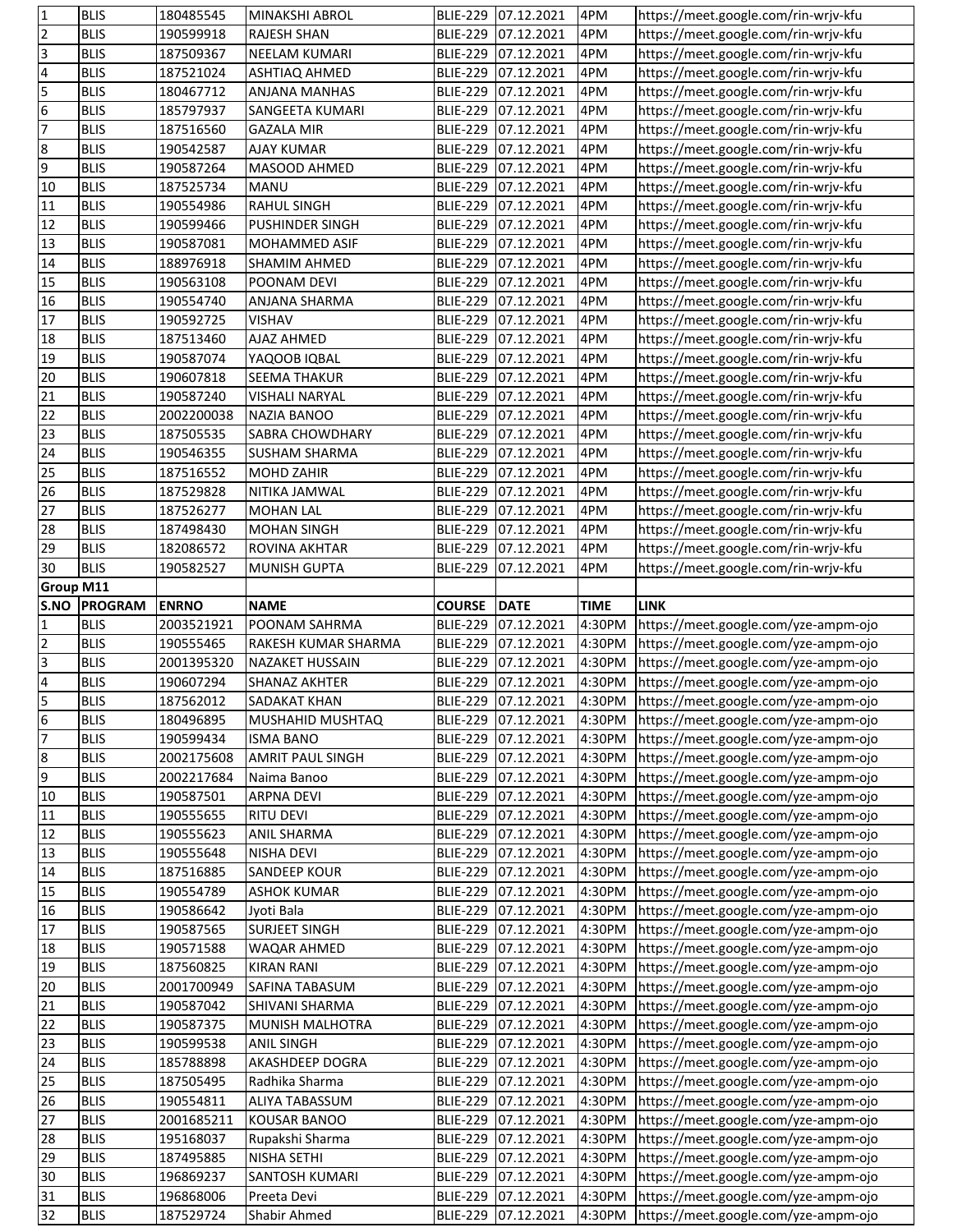| <b>Group P13</b>        |                |              |                             |                 |                     |             |                                      |
|-------------------------|----------------|--------------|-----------------------------|-----------------|---------------------|-------------|--------------------------------------|
| S.NO                    | <b>PROGRAM</b> | <b>ENRNO</b> | <b>NAME</b>                 | <b>COURSE</b>   | DATE                | <b>TIME</b> | <b>LINK</b>                          |
| 3                       | <b>BLIS</b>    | 2002439948   | PAWAN SHARMA                | <b>BLIE-229</b> | 08.12.2021          | 4M          | https://meet.google.com/nad-eogw-ekq |
| 4                       | <b>BLIS</b>    | 2007117862   | Maliya nasir                | <b>BLIE-229</b> | 08.12.2021          | 4M          | https://meet.google.com/nad-eogw-ekq |
| 5                       | <b>BLIS</b>    | 185807017    |                             | <b>BLIE-229</b> | 08.12.2021          | 4M          |                                      |
|                         |                |              | Jyoti sharma                |                 |                     |             | https://meet.google.com/nad-eogw-ekq |
| 6                       | <b>BLIS</b>    | 185819502    | Suman dutt.                 | <b>BLIE-229</b> | 08.12.2021          | 4M          | https://meet.google.com/nad-eogw-ekq |
| $\overline{7}$          | <b>BLIS</b>    | 2002204619   | <b>AJAY KUMAR</b>           | <b>BLIE-229</b> | 08.12.2021          | 4M          | https://meet.google.com/nad-eogw-ekq |
| 8                       | <b>BLIS</b>    | 2006508380   | <b>AJAZ AHMED</b>           | <b>BLIE-229</b> | 08.12.2021          | 4M          | https://meet.google.com/nad-eogw-ekq |
| 9                       | <b>BLIS</b>    | 2000138713   | <b>AKHIL SHARMA</b>         | <b>BLIE-229</b> | 08.12.2021          | 4M          | https://meet.google.com/nad-eogw-ekq |
| 10                      | <b>BLIS</b>    | 2005460770   | <b>AKRITI GUPTA</b>         | <b>BLIE-229</b> | 08.12.2021          | 4M          | https://meet.google.com/nad-eogw-ekq |
|                         |                |              |                             |                 |                     |             |                                      |
| 11                      | <b>BLIS</b>    | 2007329178   | Amit Kumar                  | <b>BLIE-229</b> | 08.12.2021          | 4M          | https://meet.google.com/nad-eogw-ekq |
| 12                      | <b>BLIS</b>    | 162057221    | Amit Kumar                  | <b>BLIE-229</b> | 08.12.2021          | 4M          | https://meet.google.com/nad-eogw-ekq |
| 13                      | <b>BLIS</b>    | 187512089    | <b>AMIT KUMAR</b>           | <b>BLIE-229</b> | 08.12.2021          | 4M          | https://meet.google.com/nad-eogw-ekq |
| 14                      | <b>BLIS</b>    | 187505352    | <b>AMIT SHARMA</b>          | <b>BLIE-229</b> | 08.12.2021          | 4M          | https://meet.google.com/nad-eogw-ekq |
| 15                      | <b>BLIS</b>    | 198163186    | Anamika Thakur              | <b>BLIE-229</b> | 08.12.2021          | 4M          | https://meet.google.com/nad-eogw-ekq |
|                         |                |              |                             |                 |                     |             |                                      |
| 16                      | <b>BLIS</b>    | 187557637    | <b>ARFANA KOUSAR</b>        | <b>BLIE-229</b> | 08.12.2021          | 4M          | https://meet.google.com/nad-eogw-ekq |
| 17                      | <b>BLIS</b>    | 190587486    | <b>ASHOK KUMAR</b>          | <b>BLIE-229</b> | 08.12.2021          | 4M          | https://meet.google.com/nad-eogw-ekq |
| 18                      | <b>BLIS</b>    | 187520061    | <b>ATUL</b>                 | <b>BLIE-229</b> | 08.12.2021          | 4M          | https://meet.google.com/nad-eogw-ekq |
| 19                      | <b>BLIS</b>    | 167507696    | <b>BABER SHAZAD</b>         | <b>BLIE-229</b> | 08.12.2021          | 4M          | https://meet.google.com/nad-eogw-ekq |
| 20                      | <b>BLIS</b>    | 185830941    | <b>BANITA SHARMA</b>        | <b>BLIE-229</b> | 08.12.2021          | 4M          | https://meet.google.com/nad-eogw-ekq |
| 21                      | <b>BLIS</b>    | 187530618    | <b>BINDU</b>                | <b>BLIE-229</b> | 08.12.2021          | 4M          | https://meet.google.com/nad-eogw-ekq |
|                         |                |              |                             |                 |                     |             |                                      |
| 22                      | <b>BLIS</b>    | 198593062    | Chandan Joshi               | <b>BLIE-229</b> | 08.12.2021          | 4M          | https://meet.google.com/nad-eogw-ekq |
| 23                      | <b>BLIS</b>    | 187517110    | <b>DEEP SHARMA</b>          | <b>BLIE-229</b> | 08.12.2021          | 4M          | https://meet.google.com/nad-eogw-ekq |
| 24                      | <b>BLIS</b>    | 2001607693   | <b>DEEPAK SINGH</b>         | <b>BLIE-229</b> | 08.12.2021          | 4M          | https://meet.google.com/nad-eogw-ekq |
| 25                      | <b>BLIS</b>    | 187508634    | Diksha kaluria              | <b>BLIE-229</b> | 08.12.2021          | 4M          | https://meet.google.com/nad-eogw-ekq |
| 26                      | <b>BLIS</b>    | 200437258    | <b>DILIP SINGH</b>          | <b>BLIE-229</b> | 08.12.2021          | 4M          | https://meet.google.com/nad-eogw-ekq |
|                         |                |              |                             |                 |                     |             |                                      |
| 27                      | <b>BLIS</b>    | 181973644    | Hav Kishor                  | <b>BLIE-229</b> | 08.12.2021          | 4M          | https://meet.google.com/nad-eogw-ekq |
| 28                      | <b>BLIS</b>    | 2006263498   | Hav Shibu S                 | <b>BLIE-229</b> | 08.12.2021          | 4M          | https://meet.google.com/nad-eogw-ekq |
| 29                      | <b>BLIS</b>    | 187505574    | <b>IMTIYAZ AHMAD</b>        | <b>BLIE-229</b> | 08.12.2021          | 4M          | https://meet.google.com/nad-eogw-ekq |
| 30                      | <b>BLIS</b>    | 190546269    | <b>JOGINDER SINGH</b>       | <b>BLIE-229</b> | 08.12.2021          | 4M          | https://meet.google.com/nad-eogw-ekq |
| Group Q14               |                |              |                             |                 |                     |             |                                      |
| S.NO                    | <b>PROGRAM</b> | <b>ENRNO</b> | <b>NAME</b>                 | <b>COURSE</b>   | <b>DATE</b>         | <b>TIME</b> | <b>LINK</b>                          |
|                         |                |              |                             |                 |                     |             |                                      |
| $\mathbf{1}$            | <b>BLIS</b>    | 185824543    | <b>KAJAL GHAI</b>           | <b>BLIE-229</b> | 08.12.2021          | 4:30PM      | https://meet.google.com/nnt-dkzq-vho |
| $\overline{2}$          | <b>BLIS</b>    | 187531000    | Kanchan bral                | <b>BLIE-229</b> | 08.12.2021          | 4:30PM      | https://meet.google.com/nnt-dkzq-vho |
| $\overline{3}$          | <b>BLIS</b>    | 2001648814   | kanchan devi                | <b>BLIE-229</b> | 08.12.2021          | 4:30PM      | https://meet.google.com/nnt-dkzq-vho |
| $\overline{\mathbf{4}}$ | <b>BLIS</b>    | 187560406    | <b>KAVITA RANI</b>          | <b>BLIE-229</b> | 08.12.2021          | 4:30PM      | https://meet.google.com/nnt-dkzq-vho |
| 5                       | <b>BLIS</b>    | 187512365    | LAKHAMI                     | <b>BLIE-229</b> | 08.12.2021          | 4:30PM      | https://meet.google.com/nnt-dkzq-vho |
|                         |                |              |                             |                 |                     |             |                                      |
| $\frac{6}{7}$           | <b>BLIS</b>    | 2001929534   | <b>LAXMAN SINGH RATHORE</b> |                 | BLIE-229 08.12.2021 | 4:30PM      | https://meet.google.com/nnt-dkzq-vho |
|                         | <b>BLIS</b>    | 200436596    | Lokendra Modi               | <b>BLIE-229</b> | 08.12.2021          | 4:30PM      | https://meet.google.com/nnt-dkzq-vho |
| 8                       | <b>BLIS</b>    | 187526180    | <b>MAHESH KUMAR</b>         |                 | BLIE-229 08.12.2021 | 4:30PM      | https://meet.google.com/nnt-dkzq-vho |
| 9                       | <b>BLIS</b>    | 20071127862  | Maliya Nasir                | <b>BLIE-229</b> | 08.12.2021          | 4:30PM      | https://meet.google.com/nnt-dkzq-vho |
| 10                      | <b>BLIS</b>    | 187516355    | <b>MANDEEP SINGH</b>        | <b>BLIE-229</b> | 08.12.2021          | 4:30PM      | https://meet.google.com/nnt-dkzq-vho |
| 11                      | <b>BLIS</b>    | 187534203    | Manju Bala                  | <b>BLIE-229</b> | 08.12.2021          | 4:30PM      | https://meet.google.com/nnt-dkzq-vho |
|                         |                |              |                             |                 |                     |             |                                      |
| 12                      | <b>BLIS</b>    | 180465006    | <b>MANU</b>                 | <b>BLIE-229</b> | 08.12.2021          | 4:30PM      | https://meet.google.com/nnt-dkzq-vho |
| 13                      | <b>BLIS</b>    | 187516892    | MANU JALOTRA                | <b>BLIE-229</b> | 08.12.2021          | 4:30PM      | https://meet.google.com/nnt-dkzq-vho |
| 14                      | <b>BLIS</b>    | 187561121    | MOHD FAROOQ                 | <b>BLIE-229</b> | 08.12.2021          | 4:30PM      | https://meet.google.com/nnt-dkzq-vho |
| 15                      | <b>BLIS</b>    | 190554653    | <b>MOHD RAFI</b>            | <b>BLIE-229</b> | 08.12.2021          | 4:30PM      | https://meet.google.com/nnt-dkzq-vho |
| 16                      | <b>BLIS</b>    | 187504938    | <b>MOHD SHAFI</b>           | <b>BLIE-229</b> | 08.12.2021          | 4:30PM      | https://meet.google.com/nnt-dkzq-vho |
| 17                      | <b>BLIS</b>    | 187533527    | <b>MOHIT KUMAR</b>          | <b>BLIE-229</b> | 08.12.2021          | 4:30PM      | https://meet.google.com/nnt-dkzq-vho |
| 18                      |                |              |                             |                 |                     |             |                                      |
|                         | <b>BLIS</b>    | 187529770    | Monika                      |                 | BLIE-229 08.12.2021 | 4:30PM      | https://meet.google.com/nnt-dkzq-vho |
| 19                      | <b>BLIS</b>    | 187561533    | Monika                      | <b>BLIE-229</b> | 08.12.2021          | 4:30PM      | https://meet.google.com/nnt-dkzq-vho |
| 20                      | <b>BLIS</b>    | 185819351    | MONIKA CHALOTRA             | <b>BLIE-229</b> | 08.12.2021          | 4:30PM      | https://meet.google.com/nnt-dkzq-vho |
| 21                      | <b>BLIS</b>    | 190587651    | Monika Gupta                |                 | BLIE-229 08.12.2021 | 4:30PM      | https://meet.google.com/nnt-dkzq-vho |
| 22                      | <b>BLIS</b>    | 187512698    | Nazir Ahmed                 | <b>BLIE-229</b> | 08.12.2021          | 4:30PM      | https://meet.google.com/nnt-dkzq-vho |
| 23                      | <b>BLIS</b>    | 190571491    | <b>NEHA RAJPUT</b>          | <b>BLIE-229</b> | 08.12.2021          | 4:30PM      | https://meet.google.com/nnt-dkzq-vho |
|                         |                |              |                             |                 |                     |             |                                      |
| 24                      | <b>BLIS</b>    | 185819534    | Noreen Heena.               | <b>BLIE-229</b> | 08.12.2021          | 4:30PM      | https://meet.google.com/nnt-dkzq-vho |
| 25                      |                | 187510021    | PARAMJEET KOUR              | <b>BLIE-229</b> | 08.12.2021          | 4:30PM      | https://meet.google.com/nnt-dkzq-vho |
| 26                      | <b>BLIS</b>    |              |                             |                 |                     |             |                                      |
|                         | <b>BLIS</b>    | 187502174    | PARDEEP LAKHAN              | <b>BLIE-229</b> | 08.12.2021          | 4:30PM      | https://meet.google.com/nnt-dkzq-vho |
|                         | <b>BLIS</b>    |              | PAYAL KHAJURIA              |                 |                     |             |                                      |
|                         |                | 187526094    |                             | <b>BLIE-229</b> | 08.12.2021          | 4:30PM      | https://meet.google.com/nnt-dkzq-vho |
| 28                      | <b>BLIS</b>    | 190587114    | Preeti Sharma               | <b>BLIE-229</b> | 08.12.2021          | 4:30PM      | https://meet.google.com/nnt-dkzq-vho |
| 29                      | <b>BLIS</b>    | 198164242    | PRIYANKA CHOUDHARY          | <b>BLIE-229</b> | 08.12.2021          | 4:30PM      | https://meet.google.com/nnt-dkzq-vho |
| 27<br>30                | <b>BLIS</b>    | 187526134    | <b>RAFIA BANOO</b>          | <b>BLIE-229</b> | 08.12.2021          | 4:30PM      | https://meet.google.com/nnt-dkzq-vho |
| <b>Group C3</b>         |                |              |                             |                 |                     |             |                                      |
|                         | S.NO PROGRAM   | <b>ENRNO</b> | <b>NAME</b>                 | <b>COURSE</b>   | DATE                | <b>TIME</b> | <b>LINK</b>                          |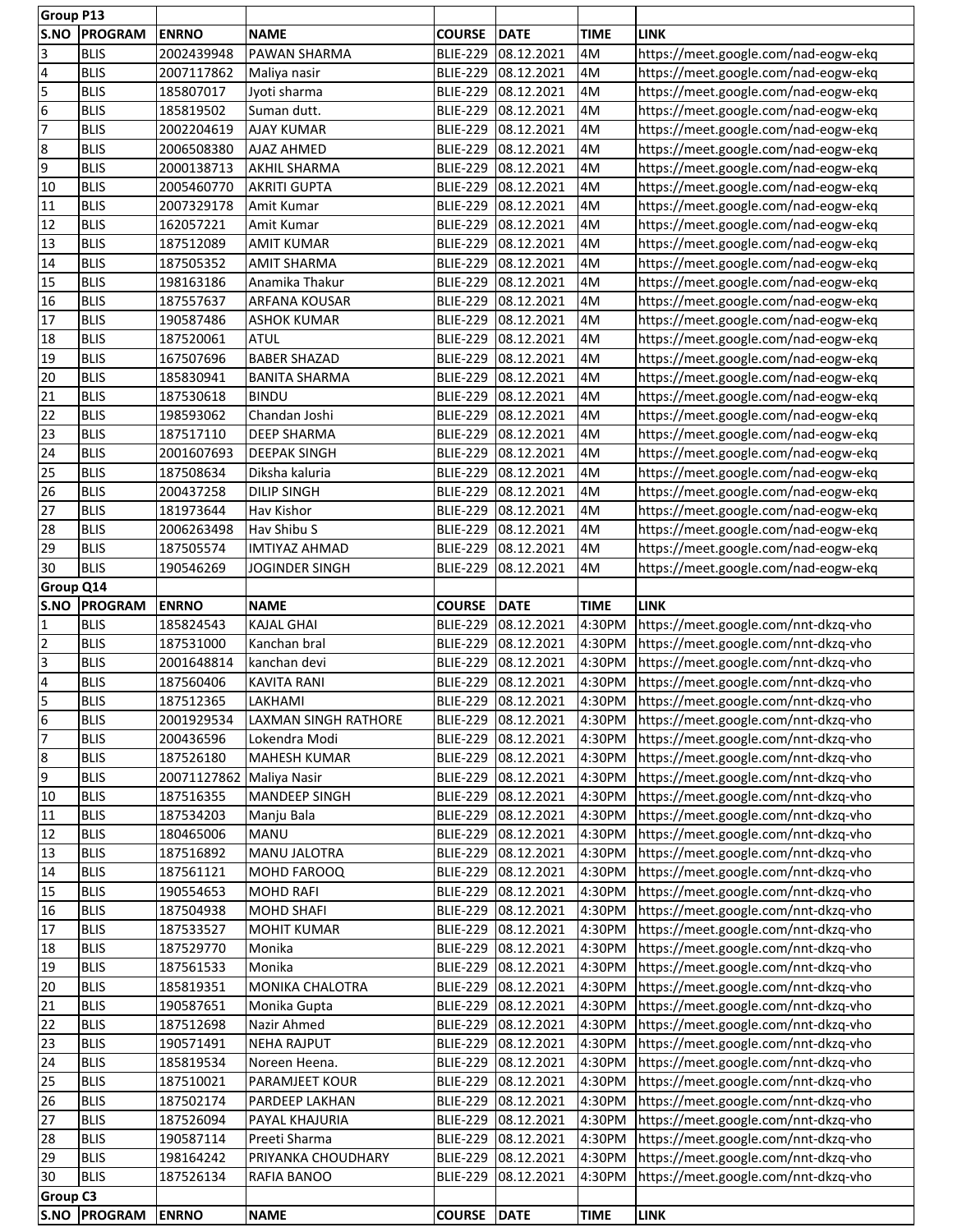| 1                                          | <b>BLIS</b>                | 190536282              | JAI DEV SHARMA                  | <b>BLIE-229</b>                    | 08.12.2021               | 2PM         | https://meet.google.com/ekg-eupf-wwc                                         |
|--------------------------------------------|----------------------------|------------------------|---------------------------------|------------------------------------|--------------------------|-------------|------------------------------------------------------------------------------|
| $\overline{2}$                             | <b>BLIS</b>                | 190536290              | SADIQ ALI                       | <b>BLIE-229</b>                    | 08.12.2021               | 2PM         | https://meet.google.com/ekg-eupf-wwc                                         |
| $\overline{3}$                             | <b>BLIS</b>                | 190541277              | <b>REENU BALA</b>               | <b>BLIE-229</b>                    | 08.12.2021               | 2PM         | https://meet.google.com/ekg-eupf-wwc                                         |
| $\overline{\mathbf{r}}$                    | <b>BLIS</b>                | 190541284              | <b>ARTI CHARAK</b>              | <b>BLIE-229</b>                    | 08.12.2021               | 2PM         | https://meet.google.com/ekg-eupf-wwc                                         |
| 5                                          | <b>BLIS</b>                | 190541300              | MEENAKSHI KOTWAL                | <b>BLIE-229</b>                    | 08.12.2021               | 2PM         | https://meet.google.com/ekg-eupf-wwc                                         |
| $6\overline{6}$                            | <b>BLIS</b>                | 190541317              | POOJA SHARMA                    | <b>BLIE-229</b>                    | 08.12.2021               | 2PM         | https://meet.google.com/ekg-eupf-wwc                                         |
| 7                                          | <b>BLIS</b>                | 190541560              | <b>MANISHA</b>                  | <b>BLIE-229</b>                    | 08.12.2021               | 2PM         | https://meet.google.com/ekg-eupf-wwc                                         |
|                                            | <b>BLIS</b>                | 190542412              | <b>NEHA KUMARI</b>              | <b>BLIE-229</b>                    | 08.12.2021               | 2PM         | https://meet.google.com/ekg-eupf-wwc                                         |
| စစ                                         | <b>BLIS</b>                | 190542451              | <b>VIKAS SHARMA</b>             | <b>BLIE-229</b>                    | 08.12.2021               | 2PM         | https://meet.google.com/ekg-eupf-wwc                                         |
| 10                                         | <b>BLIS</b>                | 190542469              | <b>MANJEET SINGH</b>            | <b>BLIE-229</b>                    | 08.12.2021               | 2PM         | https://meet.google.com/ekg-eupf-wwc                                         |
| 11                                         | <b>BLIS</b>                | 190542509              | <b>AJAY KUMAR</b>               | <b>BLIE-229</b>                    | 08.12.2021               | 2PM         | https://meet.google.com/ekg-eupf-wwc                                         |
| 12                                         | <b>BLIS</b>                |                        |                                 |                                    | 08.12.2021               |             |                                                                              |
| 13                                         |                            | 190542516              | <b>KONCHOK CHOROL</b>           | <b>BLIE-229</b>                    |                          | 2PM         | https://meet.google.com/ekg-eupf-wwc                                         |
| $\overline{14}$                            | <b>BLIS</b>                | 190542555              | SHASHI PAUL                     | <b>BLIE-229</b>                    | 08.12.2021               | 2PM         | https://meet.google.com/ekg-eupf-wwc                                         |
|                                            | <b>BLIS</b>                | 190546030              | NADIA SHARMA                    | <b>BLIE-229</b>                    | 08.12.2021               | 2PM         | https://meet.google.com/ekg-eupf-wwc                                         |
| 15                                         | <b>BLIS</b>                | 190546061              | <b>URMILA DEVI</b>              | <b>BLIE-229</b>                    | 08.12.2021               | 2PM         | https://meet.google.com/ekg-eupf-wwc                                         |
| 16                                         | <b>BLIS</b>                | 190554614              | KHALID RASHID SHEIKH            | <b>BLIE-229</b>                    | 08.12.2021               | 2PM         | https://meet.google.com/ekg-eupf-wwc                                         |
| 17                                         | <b>BLIS</b>                | 190554639              | SAPNA DEVI                      | <b>BLIE-229</b>                    | 08.12.2021               | 2PM         | https://meet.google.com/ekg-eupf-wwc                                         |
| 18                                         | <b>BLIS</b>                | 190554660              | SUMMAYAH ANJUM                  | <b>BLIE-229</b>                    | 08.12.2021               | 2PM         | https://meet.google.com/ekg-eupf-wwc                                         |
| 19                                         | <b>BLIS</b>                | 190554732              | SHAZIA SAJAD                    | <b>BLIE-229</b>                    | 08.12.2021               | 2PM         | https://meet.google.com/ekg-eupf-wwc                                         |
| 20                                         | <b>BLIS</b>                | 190554829              | MAMTA KUMARI                    | <b>BLIE-229</b>                    | 08.12.2021               | 2PM         | https://meet.google.com/ekg-eupf-wwc                                         |
| 21                                         | <b>BLIS</b>                | 190554922              | SANDEEP SINGH                   | <b>BLIE-229</b>                    | 08.12.2021               | 2PM         | https://meet.google.com/ekg-eupf-wwc                                         |
| $\overline{22}$                            | <b>BLIS</b>                | 190554930              | VISHAL SINGH JAMWAL             | <b>BLIE-229</b>                    | 08.12.2021               | 2PM         | https://meet.google.com/ekg-eupf-wwc                                         |
| 23                                         | <b>BLIS</b>                | 190554954              | <b>KULVINDER KOUR</b>           | <b>BLIE-229</b>                    | 08.12.2021               | 2PM         | https://meet.google.com/ekg-eupf-wwc                                         |
| 24                                         | <b>BLIS</b>                | 190554993              | <b>RAVINDER KOUR</b>            | <b>BLIE-229</b>                    | 08.12.2021               | 2PM         | https://meet.google.com/ekg-eupf-wwc                                         |
| 25                                         | <b>BLIS</b>                | 190555014              | RENU JAMWAL                     | <b>BLIE-229</b>                    | 08.12.2021               | 2PM         | https://meet.google.com/ekg-eupf-wwc                                         |
| 26                                         | <b>BLIS</b>                | 190555046              | SONIKA SHARMA                   | <b>BLIE-229</b>                    | 08.12.2021               | 2PM         | https://meet.google.com/ekg-eupf-wwc                                         |
| 27                                         | <b>BLIS</b>                | 190555078              | <b>VARUN SHARMA</b>             | <b>BLIE-229</b>                    | 08.12.2021               | 2PM         | https://meet.google.com/ekg-eupf-wwc                                         |
| 28                                         | <b>BLIS</b>                | 190555092              | <b>SUJATA SHARMA</b>            | <b>BLIE-229</b>                    | 08.12.2021               | 2PM         | https://meet.google.com/ekg-eupf-wwc                                         |
| 29                                         | <b>BLIS</b>                | 190555100              | <b>JAVED AHMED</b>              | <b>BLIE-229</b>                    | 08.12.2021               | 2PM         | https://meet.google.com/ekg-eupf-wwc                                         |
| <b>Group G6</b>                            |                            |                        |                                 |                                    |                          |             |                                                                              |
| S.NO                                       | <b>PROGRAM</b>             | <b>ENRNO</b>           | <b>NAME</b>                     | <b>COURSE</b>                      | <b>DATE</b>              | <b>TIME</b> | <b>LINK</b>                                                                  |
| 1                                          | <b>BLIS</b>                | 190585697              | <b>BABITA SHARMA</b>            | <b>BLIE-229</b>                    | 09.12.2021               | 2PM         | https://meet.google.com/shk-sbgs-kov                                         |
| $\overline{\mathbf{c}}$                    | <b>BLIS</b>                | 190585744              | AJAY SHARMA                     | <b>BLIE-229</b>                    |                          |             |                                                                              |
|                                            |                            |                        |                                 |                                    |                          |             |                                                                              |
|                                            |                            |                        |                                 |                                    | 09.12.2021               | 2PM         | https://meet.google.com/shk-sbgs-kov                                         |
| $\overline{3}$                             | <b>BLIS</b>                | 190585855              | <b>NASEEM AKHTER</b>            | <b>BLIE-229</b>                    | 09.12.2021               | 2PM         | https://meet.google.com/shk-sbgs-kov                                         |
| $\overline{\mathbf{r}}$                    | <b>BLIS</b>                | 190586327              | ANJANA SHARMA                   | <b>BLIE-229</b>                    | 09.12.2021               | 2PM         | https://meet.google.com/shk-sbgs-kov                                         |
|                                            | <b>BLIS</b>                | 190587099              | <b>GULSHAN BEGUM</b>            | <b>BLIE-229</b>                    | 09.12.2021               | 2PM         | https://meet.google.com/shk-sbgs-kov                                         |
| $\frac{5}{6}$                              | <b>BLIS</b>                | 190587107              | <b>SHOBHA DEVI</b>              | <b>BLIE-229</b>                    | 09.12.2021               | 2PM         | https://meet.google.com/shk-sbgs-kov                                         |
| 7                                          | <b>BLIS</b>                | 190587146              | <b>ASIF JAMIL</b>               |                                    | BLIE-229 09.12.2021      | 2PM         | https://meet.google.com/shk-sbgs-kov                                         |
| $\overline{8}$                             | <b>BLIS</b>                | 190587329              | MOHD ASLAM                      | <b>BLIE-229</b>                    | 09.12.2021               | 2PM         | https://meet.google.com/shk-sbgs-kov                                         |
| 9                                          | <b>BLIS</b>                | 190587415              | SANTOSH KUMARI                  |                                    | BLIE-229 09.12.2021      | 2PM         | https://meet.google.com/shk-sbgs-kov                                         |
| 10                                         | <b>BLIS</b>                | 190587479              | RAHI SHARMA                     | <b>BLIE-229</b>                    | 09.12.2021               | 2PM         | https://meet.google.com/shk-sbgs-kov                                         |
| 11                                         | <b>BLIS</b>                | 190587519              | SHALNI DEVI                     | <b>BLIE-229</b>                    | 09.12.2021               | 2PM         | https://meet.google.com/shk-sbgs-kov                                         |
| 12                                         | <b>BLIS</b>                | 190587533              | NAZIA KOUSER                    | <b>BLIE-229</b>                    | 09.12.2021               | 2PM         | https://meet.google.com/shk-sbgs-kov                                         |
| 13                                         | <b>BLIS</b>                | 190587540              | SHER ZAMAN                      | <b>BLIE-229</b>                    | 09.12.2021               | 2PM         | https://meet.google.com/shk-sbgs-kov                                         |
| 14                                         | <b>BLIS</b>                | 190587572              | MONIKA SHARMA                   | <b>BLIE-229</b>                    | 09.12.2021               | 2PM         | https://meet.google.com/shk-sbgs-kov                                         |
| 15                                         | <b>BLIS</b>                | 190587580              | SHAHEEN KOSSAR                  | <b>BLIE-229</b>                    | 09.12.2021               | 2PM         | https://meet.google.com/shk-sbgs-kov                                         |
| 16                                         | <b>BLIS</b>                | 190587597              | AFSHEEDA KOUSAR                 | <b>BLIE-229</b>                    | 09.12.2021               | 2PM         | https://meet.google.com/shk-sbgs-kov                                         |
| 17                                         | <b>BLIS</b>                | 190587620              | SANEEKA DEVI                    | <b>BLIE-229</b>                    | 09.12.2021               | 2PM         | https://meet.google.com/shk-sbgs-kov                                         |
| 18                                         | <b>BLIS</b>                | 190591690              | RUKSANA CHOUDHARY               | <b>BLIE-229</b>                    | 09.12.2021               | 2PM         | https://meet.google.com/shk-sbgs-kov                                         |
| 19                                         | <b>BLIS</b>                | 190592660              | <b>RAJNI DEVI</b>               | <b>BLIE-229</b>                    | 09.12.2021               | 2PM         | https://meet.google.com/shk-sbgs-kov                                         |
| 20                                         | <b>BLIS</b>                | 190592850              | DIKSHA SHARMA                   | <b>BLIE-229</b>                    | 09.12.2021               | 2PM         | https://meet.google.com/shk-sbgs-kov                                         |
| 21                                         | <b>BLIS</b>                | 190594023              | ROBINDER SINGH                  | <b>BLIE-229</b>                    | 09.12.2021               | 2PM         | https://meet.google.com/shk-sbgs-kov                                         |
| 22                                         | <b>BLIS</b>                | 190598693              | <b>NARVEEN KOUSER</b>           | <b>BLIE-229</b>                    | 09.12.2021               | 2PM         | https://meet.google.com/shk-sbgs-kov                                         |
| 23                                         | <b>BLIS</b>                | 190599316              | NAZAKAT ALI                     | <b>BLIE-229</b>                    | 09.12.2021               | 2PM         | https://meet.google.com/shk-sbgs-kov                                         |
| 24                                         | <b>BLIS</b>                | 190599348              | POONAM SHARMA                   | <b>BLIE-229</b>                    | 09.12.2021               | 2PM         | https://meet.google.com/shk-sbgs-kov                                         |
| 25                                         | <b>BLIS</b>                | 190599362              | MOHD AMIN                       | <b>BLIE-229</b>                    | 09.12.2021               | 2PM         |                                                                              |
| 26                                         | <b>BLIS</b>                | 190599387              | MOHINDER KUMAR                  | <b>BLIE-229</b>                    | 09.12.2021               | 2PM         | https://meet.google.com/shk-sbgs-kov                                         |
| 27                                         | <b>BLIS</b>                | 190599410              | SHABANA PARVEEN                 | <b>BLIE-229</b>                    | 09.12.2021               | 2PM         | https://meet.google.com/shk-sbgs-kov<br>https://meet.google.com/shk-sbgs-kov |
| <b>Group K9</b>                            |                            |                        |                                 |                                    |                          |             |                                                                              |
|                                            |                            |                        |                                 |                                    |                          |             |                                                                              |
| S.NO                                       | <b>PROGRAM</b>             | <b>ENRNO</b>           | <b>NAME</b>                     | <b>COURSE</b>                      | <b>DATE</b>              | <b>TIME</b> | <b>LINK</b>                                                                  |
| 1                                          | <b>BLIS</b>                | 195165586              | RAJ KUMAR                       | <b>BLIE-229</b>                    | 10.12.2021               | 2PM         | https://meet.google.com/fmc-zvwm-rgk                                         |
| $\overline{2}$                             | <b>BLIS</b>                | 195169275              | <b>MOHD ARIEF</b>               | <b>BLIE-229</b>                    | 10.12.2021               | 2PM         | https://meet.google.com/fmc-zvwm-rgk                                         |
| $\overline{3}$<br>$\overline{\mathcal{L}}$ | <b>BLIS</b><br><b>BLIS</b> | 195181828<br>195240502 | DEVINDER SINGH<br>SUKHDEV SINGH | <b>BLIE-229</b><br><b>BLIE-229</b> | 10.12.2021<br>10.12.2021 | 2PM<br>2PM  | https://meet.google.com/fmc-zvwm-rgk<br>https://meet.google.com/fmc-zvwm-rgk |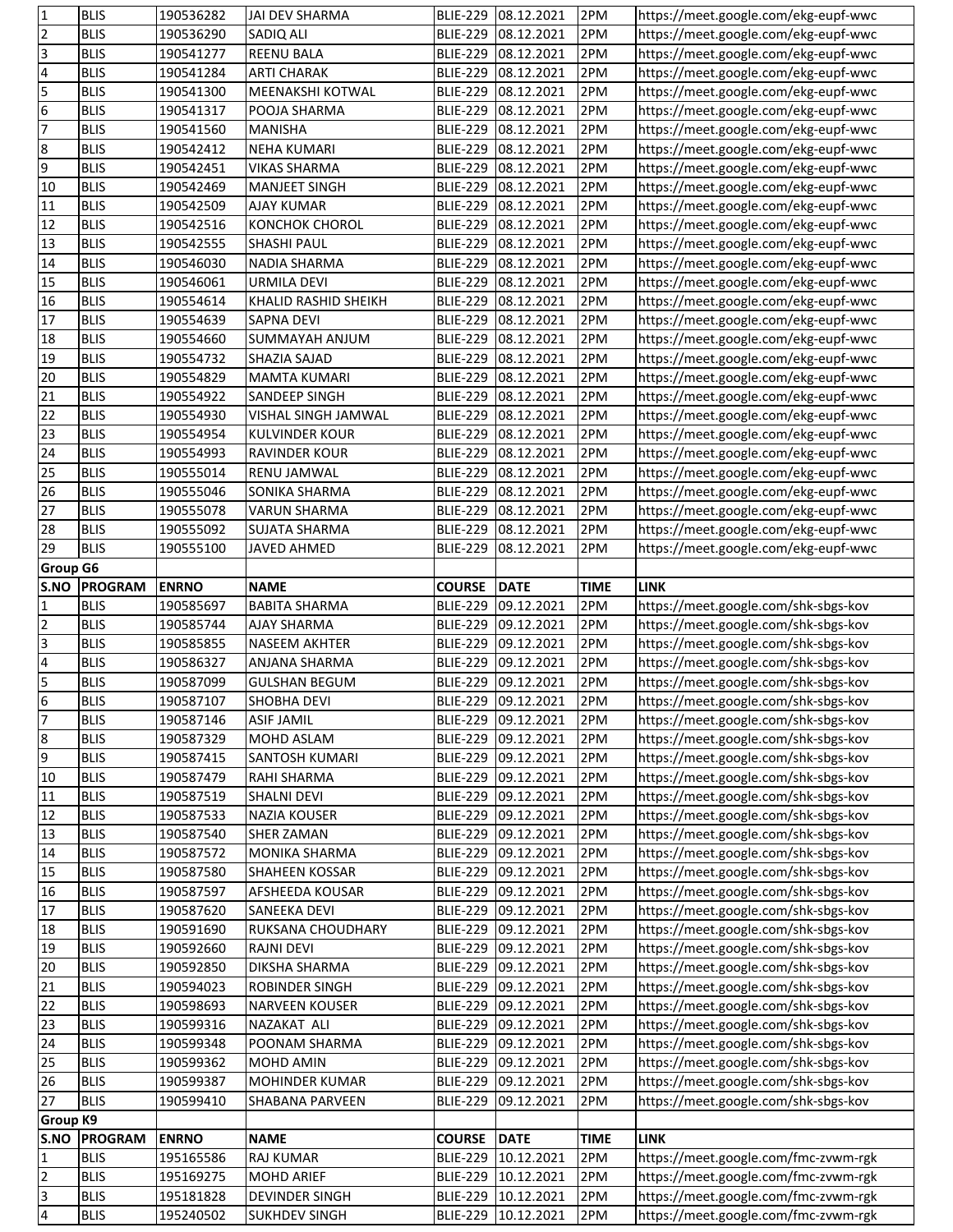| 5                                                               | <b>BLIS</b>                | 195243665              | <b>SHWETA KOUL</b>         |                                    | BLIE-229 10.12.2021      | 2PM         | https://meet.google.com/fmc-zvwm-rgk                                         |
|-----------------------------------------------------------------|----------------------------|------------------------|----------------------------|------------------------------------|--------------------------|-------------|------------------------------------------------------------------------------|
| $6\overline{6}$                                                 | <b>BLIS</b>                | 196286889              | POOJA MAHORIYA             | <b>BLIE-229</b>                    | 10.12.2021               | 2PM         | https://meet.google.com/fmc-zvwm-rgk                                         |
| 7                                                               | <b>BLIS</b>                | 196881811              | <b>RITA DEVI</b>           |                                    | BLIE-229 10.12.2021      | 2PM         | https://meet.google.com/fmc-zvwm-rgk                                         |
| 8                                                               | <b>BLIS</b>                | 196889128              | <b>SURCHIKA SHARMA</b>     |                                    | BLIE-229 10.12.2021      | 2PM         | https://meet.google.com/fmc-zvwm-rgk                                         |
| 9                                                               | <b>BLIS</b>                | 196890297              | <b>AJIT KUMAR</b>          | <b>BLIE-229</b>                    | 10.12.2021               | 2PM         | https://meet.google.com/fmc-zvwm-rgk                                         |
| 10                                                              | <b>BLIS</b>                | 197617144              | <b>MOHD RAFFI</b>          | <b>BLIE-229</b>                    | 10.12.2021               | 2PM         | https://meet.google.com/fmc-zvwm-rgk                                         |
| 11                                                              | <b>BLIS</b>                | 198162184              | SHIKHA SHARMA              | <b>BLIE-229</b>                    | 10.12.2021               | 2PM         | https://meet.google.com/fmc-zvwm-rgk                                         |
| 12                                                              | <b>BLIS</b>                | 198162270              | <b>SITA DEVI</b>           | <b>BLIE-229</b>                    | 10.12.2021               | 2PM         | https://meet.google.com/fmc-zvwm-rgk                                         |
| 13                                                              | <b>BLIS</b>                | 198162295              | <b>GYANA NAND GYANESH</b>  | <b>BLIE-229</b>                    | 10.12.2021               | 2PM         | https://meet.google.com/fmc-zvwm-rgk                                         |
| 14                                                              | <b>BLIS</b>                | 198162636              | <b>AYUSHI MAHAJAN</b>      | <b>BLIE-229</b>                    | 10.12.2021               | 2PM         | https://meet.google.com/fmc-zvwm-rgk                                         |
| 15                                                              | <b>BLIS</b>                | 198163108              | SHAISTA PARVEEN            | <b>BLIE-229</b>                    | 10.12.2021               | 2PM         | https://meet.google.com/fmc-zvwm-rgk                                         |
| 16                                                              | <b>BLIS</b>                | 198163122              | <b>ABIDA KOUSER</b>        | <b>BLIE-229</b>                    | 10.12.2021               | 2PM         |                                                                              |
| 17                                                              |                            |                        |                            |                                    |                          |             | https://meet.google.com/fmc-zvwm-rgk                                         |
| $\overline{18}$                                                 | <b>BLIS</b>                | 198163770              | <b>DAWARKA NATH</b>        | <b>BLIE-229</b>                    | 10.12.2021               | 2PM         | https://meet.google.com/fmc-zvwm-rgk                                         |
|                                                                 | <b>BLIS</b>                | 198163828              | <b>VIJAY KUMAR</b>         | <b>BLIE-229</b>                    | 10.12.2021               | 2PM         | https://meet.google.com/fmc-zvwm-rgk                                         |
| 19                                                              | <b>BLIS</b>                | 198164091              | <b>KARAN GUPTA</b>         | <b>BLIE-229</b>                    | 10.12.2021               | 2PM         | https://meet.google.com/fmc-zvwm-rgk                                         |
| 20                                                              | <b>BLIS</b>                | 198164100              | <b>SURINDER KUMAR</b>      | <b>BLIE-229</b>                    | 10.12.2021               | 2PM         | https://meet.google.com/fmc-zvwm-rgk                                         |
| 21                                                              | <b>BLIS</b>                | 198166292              | USHA KUMARI                | <b>BLIE-229</b>                    | 10.12.2021               | 2PM         | https://meet.google.com/fmc-zvwm-rgk                                         |
| $\overline{22}$                                                 | <b>BLIS</b>                | 198166522              | <b>SEEMA RANI</b>          | <b>BLIE-229</b>                    | 10.12.2021               | 2PM         | https://meet.google.com/fmc-zvwm-rgk                                         |
| 23                                                              | <b>BLIS</b>                | 198593127              | <b>ASHISH KUMAR</b>        | <b>BLIE-229</b>                    | 10.12.2021               | 2PM         | https://meet.google.com/fmc-zvwm-rgk                                         |
| 24                                                              | <b>BLIS</b>                | 198593284              | <b>SUNITA DEVI</b>         | <b>BLIE-229</b>                    | 10.12.2021               | 2PM         | https://meet.google.com/fmc-zvwm-rgk                                         |
| 25                                                              | <b>BLIS</b>                | 198593539              | <b>AJIT KR SAH</b>         | <b>BLIE-229</b>                    | 10.12.2021               | 2PM         | https://meet.google.com/fmc-zvwm-rgk                                         |
| 26                                                              | <b>BLIS</b>                | 198824469              | <b>NEHA SHARMA</b>         | <b>BLIE-229</b>                    | 10.12.2021               | 2PM         | https://meet.google.com/fmc-zvwm-rgk                                         |
| 27                                                              | <b>BLIS</b>                | 185821863              | <b>TAMANNA SHARMA</b>      | <b>BLIE-229</b>                    | 10.12.2021               | 2PM         | https://meet.google.com/fmc-zvwm-rgk                                         |
| 28                                                              | <b>BLIS</b>                | 173712992              | <b>ASHA KUMARI</b>         | <b>BLIE-229</b>                    | 10.12.2021               | 2PM         | https://meet.google.com/fmc-zvwm-rgk                                         |
| 29                                                              | <b>BLIS</b>                | 196892180              | <b>SACHIN RAINA</b>        | <b>BLIE-229</b>                    | 10.12.2021               | 2PM         | https://meet.google.com/fmc-zvwm-rgk                                         |
| 30                                                              | <b>BLIS</b>                | 196873370              | <b>BALBIR SINGH</b>        | <b>BLIE-229</b>                    | 10.12.2021               | 2PM         | https://meet.google.com/fmc-zvwm-rgk                                         |
| <b>Group N12</b>                                                |                            |                        |                            |                                    |                          |             |                                                                              |
| S.NO                                                            | <b>PROGRAM</b>             | <b>ENRNO</b>           | <b>NAME</b>                | <b>COURSE</b>                      | <b>DATE</b>              | <b>TIME</b> | <b>LINK</b>                                                                  |
| $\mathbf{1}$                                                    | <b>BLIS</b>                | 190585769              | SHEETAL DEVI               | <b>BLIE-229</b>                    | 11.12.2021               | 2PM         | https://meet.google.com/bjw-qcnk-kbj                                         |
| $\overline{2}$                                                  | <b>BLIS</b>                | 190554882              | <b>MADHU BALA</b>          | <b>BLIE-229</b>                    | 11.12.2021               | 2PM         | https://meet.google.com/bjw-qcnk-kbj                                         |
| $\overline{3}$                                                  | <b>BLIS</b>                | 185814076              | <b>SHAMIM AKHTER</b>       | <b>BLIE-229</b>                    | 11.12.2021               | 2PM         | https://meet.google.com/bjw-qcnk-kbj                                         |
| $\overline{\mathbf{4}}$                                         | <b>BLIS</b>                | 185819907              | <b>NUSRAT BANOO</b>        | <b>BLIE-229</b>                    | 11.12.2021               | 2PM         | https://meet.google.com/bjw-qcnk-kbj                                         |
| 5                                                               | <b>BLIS</b>                | 185831080              | PAWAN KUMAR                | <b>BLIE-229</b>                    | 11.12.2021               | 2PM         | https://meet.google.com/bjw-qcnk-kbj                                         |
| $\overline{6}$                                                  | <b>BLIS</b>                | 187505510              | SATOSH KUMARI              | <b>BLIE-229</b>                    | 11.12.2021               | 2PM         | https://meet.google.com/bjw-qcnk-kbj                                         |
| $\overline{7}$                                                  | <b>BLIS</b>                | 187505542              | <b>SUNIL SHARMA</b>        | <b>BLIE-229</b>                    | 11.12.2021               | 2PM         | https://meet.google.com/bjw-qcnk-kbj                                         |
|                                                                 | <b>BLIS</b>                | 187507933              | <b>ANUPA</b>               | <b>BLIE-229</b>                    | 11.12.2021               | 2PM         | https://meet.google.com/bjw-qcnk-kbj                                         |
| യ യ                                                             | <b>BLIS</b>                | 187508680              | POONAM SAMBYAL             |                                    | BLIE-229 11.12.2021      | 2PM         | https://meet.google.com/bjw-qcnk-kbj                                         |
| 10                                                              |                            |                        |                            |                                    |                          |             |                                                                              |
|                                                                 |                            |                        |                            |                                    |                          |             |                                                                              |
|                                                                 | <b>BLIS</b>                | 187515994              | NISSAR AHMED               |                                    | BLIE-229 11.12.2021      | 2PM         | https://meet.google.com/bjw-qcnk-kbj                                         |
| 11                                                              | <b>BLIS</b>                | 187516362              | Sanjokta Bali              |                                    | BLIE-229 11.12.2021      | 2PM         | https://meet.google.com/bjw-qcnk-kbj                                         |
| 12                                                              | <b>BLIS</b>                | 187556950              | <b>VINOD SINGH</b>         |                                    | BLIE-229 11.12.2021      | 2PM         | https://meet.google.com/bjw-qcnk-kbj                                         |
| 13                                                              | <b>BLIS</b>                | 187559007              | <b>ABRA MAHEEN</b>         |                                    | BLIE-229 11.12.2021      | 2PM         | https://meet.google.com/bjw-qcnk-kbj                                         |
| $\sqrt{14}$                                                     | <b>BLIS</b>                | 190554875              | <b>AJAY SINGH</b>          | <b>BLIE-229</b>                    | 11.12.2021               | 2PM         | https://meet.google.com/bjw-qcnk-kbj                                         |
|                                                                 | <b>BLIS</b>                | 190571484              | AJAY KUMAR BHAGAT          | <b>BLIE-229</b>                    | 11.12.2021               | 2PM         | https://meet.google.com/bjw-qcnk-kbj                                         |
|                                                                 | <b>BLIS</b>                | 190571681              | Shashi kiran               | <b>BLIE-229</b>                    | 11.12.2021               | 2PM         | https://meet.google.com/bjw-qcnk-kbj                                         |
|                                                                 | <b>BLIS</b>                | 190573170              | <b>FIZA BANOO</b>          | <b>BLIE-229</b>                    | 11.12.2021               | 2PM         | https://meet.google.com/bjw-qcnk-kbj                                         |
|                                                                 | <b>BLIS</b>                | 190587121              | RUKSHAR AHMED KHAN         | <b>BLIE-229</b>                    | 11.12.2021               | 2PM         | https://meet.google.com/bjw-qcnk-kbj                                         |
|                                                                 | <b>BLIS</b>                | 190594356              | <b>JASMEET KOUR</b>        | <b>BLIE-229</b>                    | 11.12.2021               | 2PM         | https://meet.google.com/bjw-qcnk-kbj                                         |
|                                                                 | <b>BLIS</b>                | 195154458              | <b>VIKAS SHARMA</b>        | <b>BLIE-229</b>                    | 11.12.2021               | 2PM         | https://meet.google.com/bjw-qcnk-kbj                                         |
|                                                                 | <b>BLIS</b>                | 2001590543             | SHAHNAWAZ CHOUDHARY        |                                    | BLIE-229 11.12.2021      | 2PM         | https://meet.google.com/bjw-qcnk-kbj                                         |
|                                                                 | <b>BLIS</b>                | 2001590883             | <b>MAYA DEVI</b>           |                                    | BLIE-229 11.12.2021      | 2PM         | https://meet.google.com/bjw-qcnk-kbj                                         |
| 15<br>16<br>17<br>18<br>19<br>20<br>$\overline{21}$<br>22<br>23 | <b>BLIS</b>                | 2001591299             | <b>JYOTI DEVI</b>          | <b>BLIE-229</b>                    | 11.12.2021               | 2PM         | https://meet.google.com/bjw-qcnk-kbj                                         |
| 24                                                              | <b>BLIS</b>                | 2001618002             | Bhushan kumar              |                                    | BLIE-229 11.12.2021      | 2PM         | https://meet.google.com/bjw-qcnk-kbj                                         |
|                                                                 | <b>BLIS</b>                | 2001649744             | <b>AFIA NAZ</b>            |                                    | BLIE-229 11.12.2021      | 2PM         | https://meet.google.com/bjw-qcnk-kbj                                         |
|                                                                 | <b>BLIS</b>                | 2001651952             | <b>MONIKA GUPTA</b>        |                                    | BLIE-229 11.12.2021      | 2PM         | https://meet.google.com/bjw-qcnk-kbj                                         |
|                                                                 | <b>BLIS</b>                | 2001667244             | POOJA DEVI                 |                                    | BLIE-229 11.12.2021      | 2PM         | https://meet.google.com/bjw-qcnk-kbj                                         |
|                                                                 | <b>BLIS</b>                | 2001668507             | SHEETAL DEVI               |                                    | BLIE-229 11.12.2021      | 2PM         | https://meet.google.com/bjw-qcnk-kbj                                         |
|                                                                 | <b>BLIS</b>                | 2002149656             | <b>CHAIN SINGH</b>         | <b>BLIE-229</b>                    | 11.12.2021               | 2PM         | https://meet.google.com/bjw-qcnk-kbj                                         |
|                                                                 | <b>BLIS</b>                | 2002174366             | <b>MOHD SHAHID</b>         | <b>BLIE-229</b>                    | 11.12.2021               | 2PM         |                                                                              |
|                                                                 |                            |                        |                            |                                    |                          |             | https://meet.google.com/bjw-qcnk-kbj                                         |
| 25<br>26<br>27<br>28<br>29<br>30<br><b>Group R15</b><br>S.NO    |                            | <b>ENRNO</b>           |                            |                                    |                          |             | <b>LINK</b>                                                                  |
|                                                                 | <b>PROGRAM</b>             |                        | <b>NAME</b>                | <b>COURSE</b>                      | <b>DATE</b>              | <b>TIME</b> |                                                                              |
| 1                                                               | <b>BLIS</b>                | 198166323              | Rahul                      | <b>BLIE-229</b>                    | 12.12.2021               | 2PM         | https://meet.google.com/rid-kmqv-jdn                                         |
| $\overline{2}$                                                  | <b>BLIS</b>                | 190599560              | REECHA SHARMA              | <b>BLIE-229</b>                    | 12.12.2021               | 2PM         | https://meet.google.com/rid-kmqv-jdn                                         |
| $\overline{\mathbf{3}}$<br>$\overline{\mathbf{r}}$              | <b>BLIS</b><br><b>BLIS</b> | 187505581<br>187562930 | Rimpi Devi<br>ROHAN SHARMA | <b>BLIE-229</b><br><b>BLIE-229</b> | 12.12.2021<br>12.12.2021 | 2PM<br>2PM  | https://meet.google.com/rid-kmqv-jdn<br>https://meet.google.com/rid-kmqv-jdn |